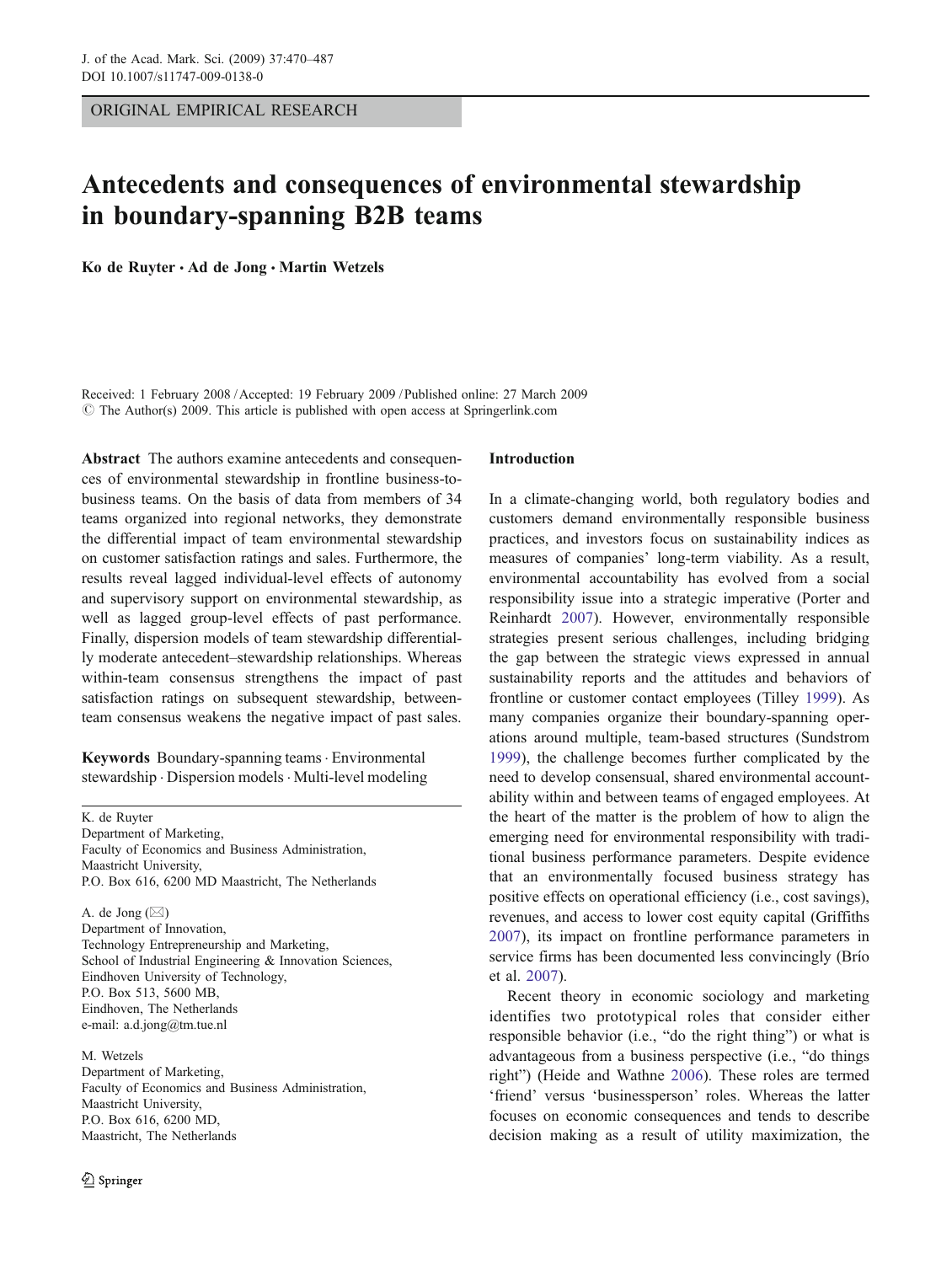friend role follows the so-called logic of appropriateness, which results in norm-based decisions (March 1994). In marketing literature, this conceptual framework rests at the heart of the distinction between agency (e.g., Bergen et al. [1992](#page-16-0); Singh and Sirdeshmukh [2000\)](#page-17-0) and stewardship (Block [1993;](#page-16-0) Hernandez [2008\)](#page-16-0). In reference to the notion of stewardship, the team role of serving customers in a responsible manner depends largely on consensual perceptions of shared accountability (Donaldson and Davis [1991](#page-16-0)). The stewardship role has its theoretical roots in the ascendency of communal goals over the pursuit of selfinterest (Block [1993\)](#page-16-0) and the norm of improving the social context within which people operate (Davis et al. [1997](#page-16-0)). Hernandez ([2008,](#page-16-0) p. 122) argues that "organizational actors aim to balance their obligations to stakeholders inside and outside the organization while upholding a broader commitment to societal and universal moral norms." As Heide and Wathne ([2006\)](#page-16-0) propose, both roles should be integrated to manage marketing relationships, yet we do not know how the activation of one role may influence the other. Therefore, this study attempts to examine how environmental stewardship may relate to traditional organizational performance measures. Specifically, we aim to contribute to marketing literature by examining three substantive issues.

First, we introduce the concept of environmental stewardship as a shared belief among boundary-spanning marketing teams. As stewards, employees believe that companies and customers have a legacy to uphold and should purposefully contribute to improving environmental conditions (Donaldson et al. [1997\)](#page-16-0). For example, in addition to selling and servicing office equipment, boundary-spanning teams at Rank Xerox advise clients about how to improve the efficiency of their business information flows and reduce their carbon footprint (Rothenberg [2007](#page-17-0)). In multiteam operations, each team may possess its own shared set of perceptions of acting responsibly in relation to the environment in contacts with customers. Therefore, we advance the construct of environmental stewardship within the context of multiple, frontline teams.

Second, shared team beliefs provide convergent indicators of team-enacted policies, procedures, and practices and thus mediate the impact of work context characteristics on performance (Zohar and Luria [2004\)](#page-17-0). We develop a conceptual framework that identifies predictors of environmental stewardship, including autonomy and support. Patagonia, for example, allows its frontline employees the liberty to schedule time to work on environmental impact projects and design strategies for consumer "choice editing", i.e., consciously attempting to limit the range of environmentally desirable options available for customers. In addition and consistent with emerging role theory, group beliefs form progressively as a result of series of performance-reinforcing cycles, as well as on the basis of feedback and information sharing (Mathieu et al. [1993\)](#page-17-0). Therefore, we include key performance criteria, such as customer satisfaction and sales, as both predictors and consequences of environmental stewardship.

Third, consensus represents a defining characteristic of stewardship (Davis et al. [1997\)](#page-16-0). Hernandez [\(2008](#page-16-0), p. 122) states that "stewardship is created through social exchanges." Research on team processes suggests that perceptual agreement among team members moderates the impact of antecedents on collective beliefs. According to role theory (Dawes and Messick [2000;](#page-16-0) Weber et al. [2004](#page-17-0)), a multiteam context causes between-team variation, which may affect environmental stewardship formation at the team level. We contribute to existing literature on boundary-spanning marketing teams by exploring whether within- and between-team stewardship consensus moderates antecedent–environmental stewardship relations.

In addressing these issues, we structure our article as follows. We first provide a brief synthesis of the role theory perspective and its relevance for the context of boundary-spanning marketing teams. We subsequently develop hypotheses pertaining to the antecedents and consequences of environmental stewardship. On the basis of employee, customer, and sales data, we empirically examine the effects of the hypothesized antecedents and consequences. We conclude by discussing theoretical and managerial implications of our findings.

#### Theoretical framework and hypotheses

The conceptual underpinnings of our study come from role theory (for a recent overview and research agenda, see Heide and Wathne [2006](#page-16-0)). Many authors focus on both functional (e.g., describe actors in channels, such as retailers and wholesalers) and structural (e.g., interaction patterns, networks) roles. However, as Heide and Wathne ([2006](#page-16-0)) note, the traditional role theory perspective of actor exchange relationships as principal– agent dyads fails to do justice to the multifaceted nature of commercial relationships. Further theorizing has attempted to broaden this perspective and introduced the notion of the collective mind (Kohli and Jaworski [1990](#page-16-0)) to take into account shared beliefs as characteristic of the roles of actors. Heide and Wathne [\(2006](#page-16-0)) also introduce an emerging specification of roles in marketing contexts, focusing on the distinction between the role of a friend and that of a businessperson, which are based on alternative logics for decision making (Montgomery [1998](#page-17-0)).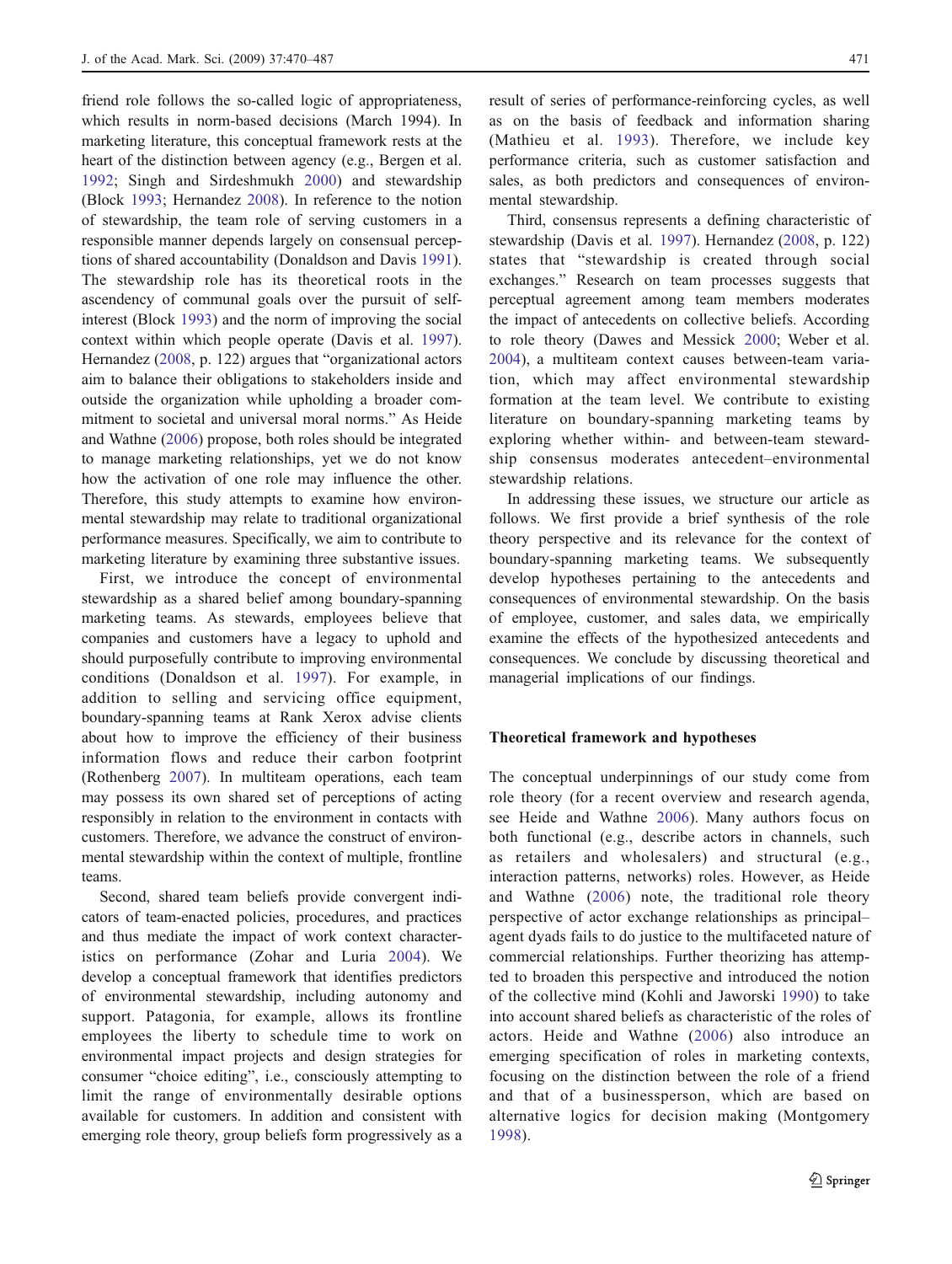The role of a friend relates to the so-called logic of appropriateness (March [1994](#page-17-0)), which signifies that people's behavior in social environments results from their interpretation of the appropriate behavior in a given situation. Research in marketing (e.g., Dwyer et al. [1987;](#page-16-0) Heide and John [1992\)](#page-16-0) shows that appropriate behavioral rules in relational exchanges develop into norms and thus the primary intrinsic motivational force. This development appears in the theory of stewardship to account for behavior that implies service to a larger community, guided by social norms (Block [1993](#page-16-0); Davis et al. [1997\)](#page-16-0).

Alternatively, in the more economically rational role of a businessperson, people reportedly behave according to the logic of consequences and choose rationally to maximize utility in terms of the expected consequences (Montgomery [1998\)](#page-17-0). This prototypical role appears in a variety of present-day theories used in marketing, such as transaction cost theory, agency theory, and game theory. Operationally, it corresponds to sales maximization as a means to meet targets associated with incentives, which in turn reflect the extrinsic nature of this motivation.

According to the logic of appropriateness, beliefs about behavior should be shaped by social heuristics or responsibility norms. These norms do not reflect a scripted course of action or a "green" version of the Hippocratic oath, but rather a global behavioral norm or even moral considerations that guide employees to decide how they should act in relation to other actors (e.g., customers). In our study context, responsible behavior includes stewardship considerations related to the natural environment. A high-involvement or empowerment management (e.g., delegating authority, offering support) may be conducive to the development of responsibility norms (Lawler [1992](#page-16-0)). In contrast, a focus on performance consequences, rooted in economic rationality, can promote opportunistic behavior or calculative trust at best (Williamson [1993](#page-17-0)). Heide and Wathne ([2006\)](#page-16-0) contend that both role orientations coexist, particularly in boundaryspanning marketing contexts. Therefore, the emergent role theory perspective seems particularly suitable to examine environmental stewardship in relation to traditional company performance parameters. Furthermore, responsibility norms, such as environmental stewardship, can function as mediators between the characteristics of the organizational context and performance (Barbuto and Wheeler [2006;](#page-15-0) Groesbeck [2001\)](#page-16-0).

Recent theorizing on role theory also indicates that collective identities represent an important characteristic of social contexts, because heuristics reflect shared beliefs (Weber et al. [2004\)](#page-17-0). The logic of appropriateness suggests that perceptions of empowerment and support not only influence individual employee perceptions of suitable

behavior but also create an idea of how other employees will behave in the same condition (March [1994](#page-17-0)). Thus, work teams must converge toward similar perceptions of how and what they should accomplish (Cannon-Bowers et al. [1993\)](#page-16-0). This convergence requires a relatively high level of intrinsic motivation and attachment to the focus of stewardship (Becker and Billings [1993\)](#page-16-0). Recent conceptualizations of the term "stewardship" in reference to the environment point to responsibility for the sustainable handling of natural resources for current and future generations. Managerially, companies express this responsibility as the central tenet of their annual environmental reporting. For example, in its report, Dell ([2006,](#page-16-0) p. 33) states that its "mission is to fully integrate environmental stewardship into the business." Stewardship reflects the fact that "organizational actors take personal responsibility for the effects of organizational actions on stakeholder welfare" (Hernandez [2008,](#page-16-0) p.122). At the personal and group levels environmental responsibility should be integrated and this requires balancing interests of stake and stockholders (Hernandez [2008](#page-16-0)). With regard to customer contact employees, environmental stewardship provides a way to reconcile a firm's strategic objectives of sustainability and customer orientation (Brío et al. [2007](#page-16-0)). Therefore, for boundary-spanning teams, we conceptualize environmental stewardship as a collectively held sense of responsibility toward the environment, as reflected in the policies, procedures, and actions used during employee encounters with customers.

Finally, based on classic experiments conducted by Campbell ([1965\)](#page-16-0), we suggest an intricate interplay may exist between within-group coordination and betweengroup competition in relation to the aforementioned logics. For example, between-group competition influences the dynamics of responsibility norms (Dawes and Messick [2000](#page-16-0)). Therefore, we develop hypotheses regarding the antecedents and consequences of environmental stewardship beliefs across individual and collective levels of analysis.

## Individual-level antecedents

Drawing on the appropriateness framework, we contend that in a high-involvement context, employees in workgroups are more likely to develop a sense of responsibility toward the environment; we examine how this development may affect performance parameters. Heide and Wathne ([2006\)](#page-16-0) argue that rules of behavior gradually develop into norms, which reflects the temporal development of the logic of appropriateness. Similarly, Davis et al. ([1997](#page-16-0)) contend that initial stewardship beliefs influence subsequent beliefs as interest alignments shift and shared expectations devel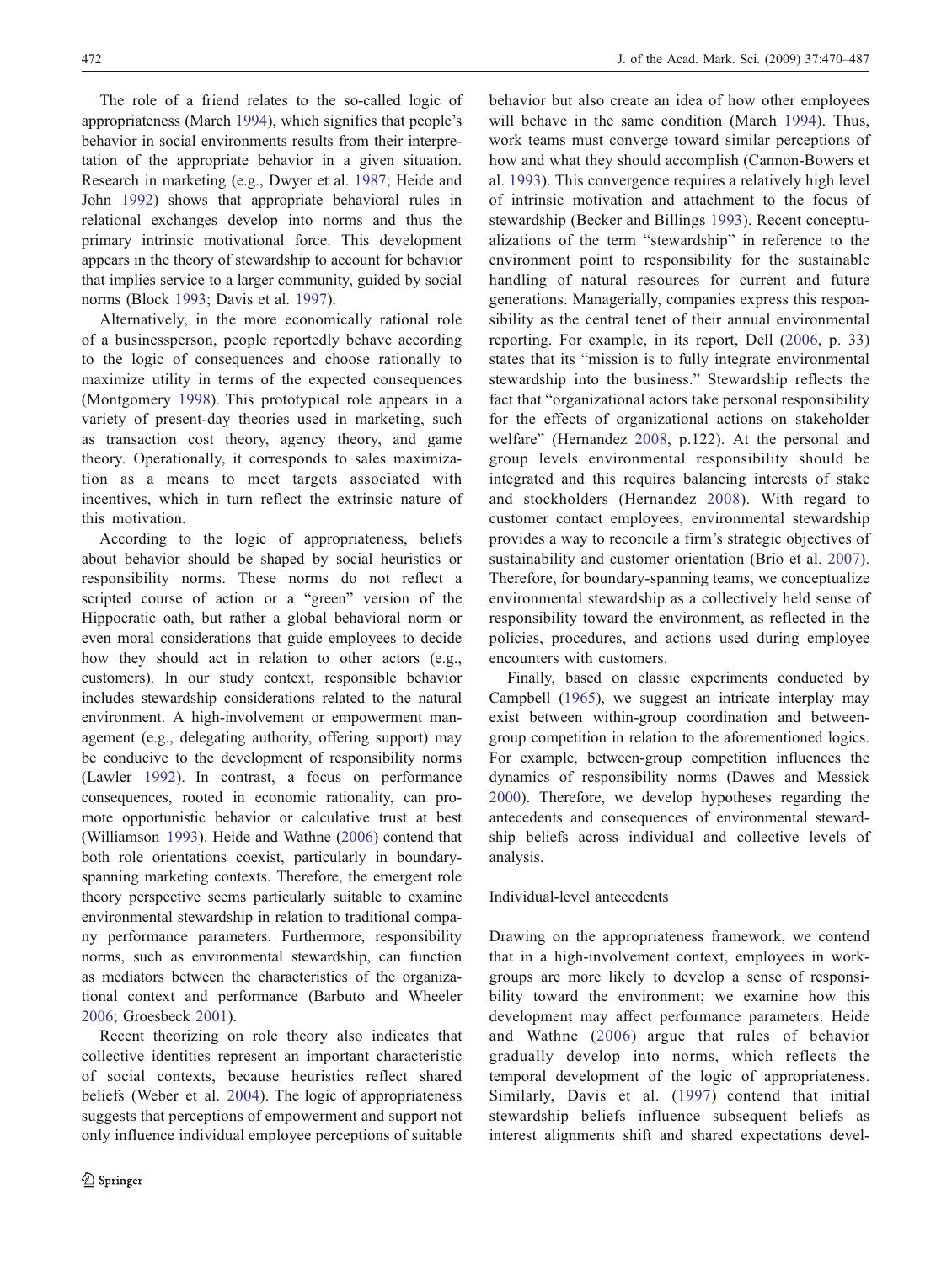op. Therefore, we propose that employees' initial beliefs (at time t–1) about their role as environmental stewards provide substantive predictors of subsequent (time t) stewardship beliefs:

Hypothesis 1: There is a positive effect of initial environmental stewardship (t–1) on environmental stewardship (t).

March ([1994\)](#page-17-0) argues that people develop conceptions of appropriate action on the basis of the rules of the organization, which they use as environmental cues. In case of stewardship, intrinsic motivation is a key driver (Davis et al. [1997\)](#page-16-0). The authors argue that 'a steward's autonomy should be deliberately extended to maximize the benefits of a steward (Davis et al. [1997](#page-16-0), p. 25). Moreover, Hernandez ([2008](#page-16-0)) argues that a sense of choice and the regulation one's own actions promotes stewardship. When they have choices, stewards can accept full responsibility and accountability for their outcomes (Block [1993](#page-16-0)). In turn, the extent to which team members perceive that they have the autonomy to make decisions provides a substantive foundation for intrinsic motivation in work groups. Conceptualizations of autonomy primarily refer to team members' perceptions of the level of discretion they are allowed to exercise (Kirkman and Rosen [1999](#page-16-0)). Empirical research further demonstrates that autonomy delegation provides a strong predictor of team processes (Mathieu et al. [2006](#page-17-0)). Teams with autonomy are better equipped to selfalign their collective efforts and accept responsibility and accountability for the outcomes over time (Kirkman and Rosen [1999\)](#page-16-0). Because alignment, responsibility, and accountability constitute the defining characteristics of environmental stewardship, we hypothesize:

Hypothesis 2: There is a positive effect of autonomy  $(t-1)$ on environmental stewardship (t).

Weber et al. [\(2004](#page-17-0)) argue that leaders in organizations provide situational cues of appropriate behavior. Stewardship theorists contend that leaders should provide clear and consistent role indications (Davis et al. [1997](#page-16-0)). Supportive leadership, therefore, should represent a necessary condition for the development of cooperative behavior. Zaccaro et al. [\(1995,](#page-17-0) p. 17) state that leadership by supervisors essentially aims to build "perceptions among individual members of their combined and collective abilities." By rewarding, coaching, and providing specific performance feedback, team supervisors may foster employee confidence about taking responsibility and accountability for their actions (Jung and Sosik [2003](#page-16-0)). Hernandez ([2008](#page-16-0) p. 121) conceptualizes stewardship as "an outcome of leadership behaviors". Moreover, Ramus [\(2001\)](#page-17-0) demonstrates that support from immediate super-

visors stimulates environmental or "eco-innovations" by employees. Hence, we posit:

Hypothesis 3: There is a positive effect of supervisory support (t–1) on environmental stewardship (t).

#### Group-level antecedents

Tenbrunsel and Messick ([1999\)](#page-17-0) demonstrate that framing governance mechanisms, such as monitoring performance, influences the adoption of friend versus businessperson roles in organizations. Heide and Wathne [\(2006](#page-16-0)) mention various examples of monitoring linked to the businessperson role, such as vendor report charts, mystery shopping, and supplier audits. These monitors typically lead employees to adopt a self-serving mode, focusing on reaping economic, balanced scorecard-based rewards, which are less conducive to developing responsible considerations of the natural environment. Boundary-spanning teams frequently use two categories of performance parameters: (1) customer-based, perceptual measures (e.g., satisfaction) and (2) objective, quantifiable performance criteria (e.g., sales). Drawing on the logic of the appropriateness framework, we suggest that feedback regarding these performance measurements has a negative impact on employee perceptions of environmental stewardship. Therefore,

- Hypothesis 4: There is a negative effect of satisfaction (t–1) on environmental stewardship (t).
- Hypothesis 5: There is a negative effect of sales  $(t-1)$  on environmental stewardship (t).

Heide and Wathne ([2006\)](#page-16-0) further argue that for role theory to develop, it must incorporate units of analysis beyond the individual or dyad. Weber et al. [\(2004](#page-17-0)) also state that groups may apply the logic of appropriateness differently than do individuals. Theoretically, we know little about the determinants and mechanisms that shape motivation in workgroups. Researchers also propose that the perceptions of individual team members are meaningful for team-level analyses (e.g., Chen et al. [2002;](#page-16-0) Mathieu et al. [2000](#page-17-0)). As a result of the social context in which they develop, team members' individual beliefs about the sources of their workgroup's conjoint capabilities should converge and therefore may be conceptualized at the team level (Kozlowski and Klein [2000](#page-16-0). That is, team members likely develop shared understandings of the psycho-social characteristics of their workgroup. These shared beliefs differ conceptually from constructs that operate uniquely at the group level, such as past performance (Gully et al. [2002\)](#page-16-0). However, such aggregate-level concepts share the same content as their individual-level counterparts, and recent studies provide a typology of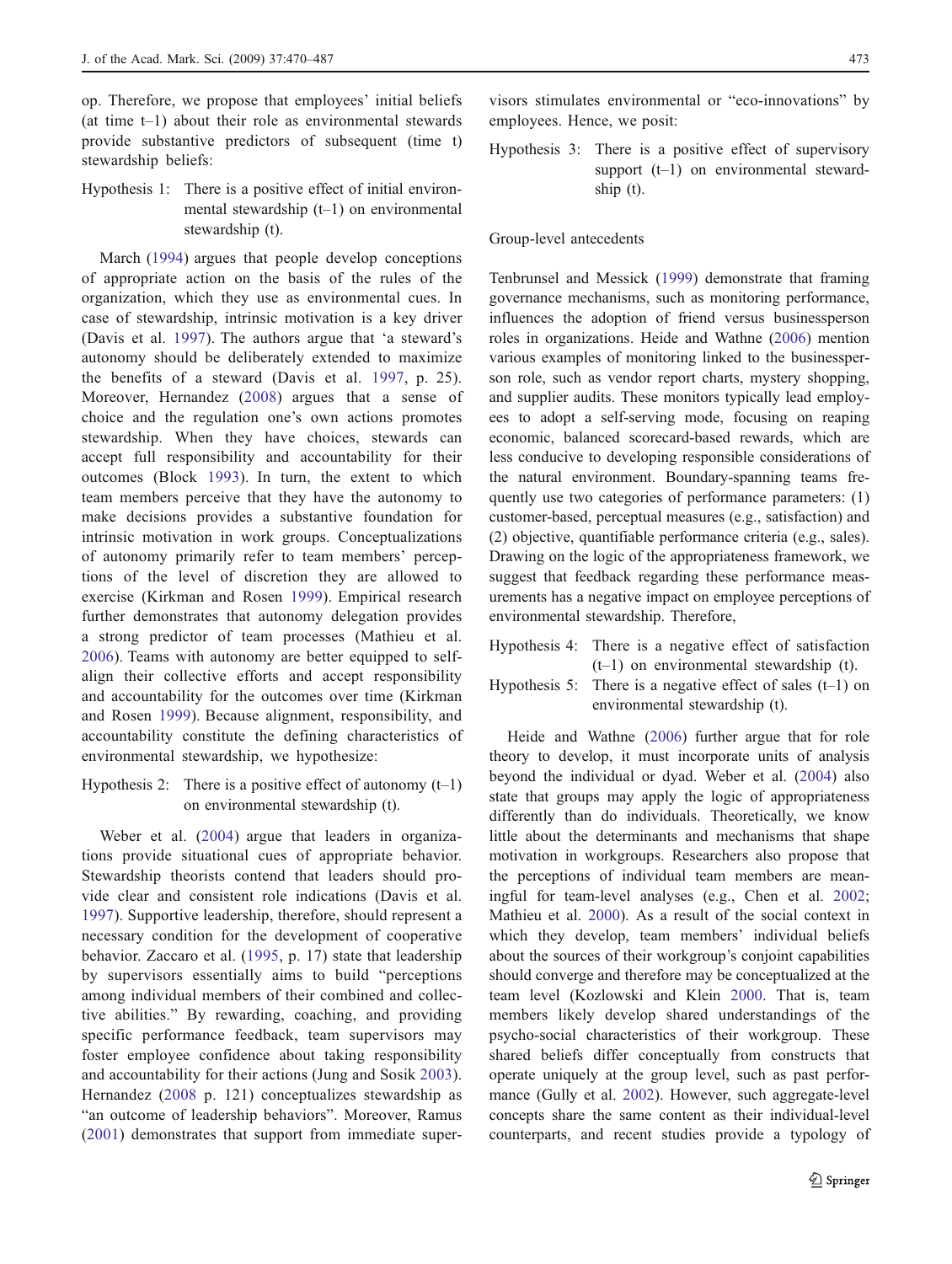elemental compositions that specify functional relationships between constructs across multiple levels of analysis (e.g., Bliese [2000\)](#page-16-0).

In particular, composition models reflect the process of constructing a higher-level measure from a collection of lower-level measures; the most frequently used is the direct consensus model, which assumes that individual-level constructs can be aggregated to the group level on the basis of within-group consensus among lower-level units (e.g., individual members of a team) (Chan [1998](#page-16-0)). Aggregate-level constructs therefore result from social interactions and common experiences within the team (Hackman [1987\)](#page-16-0). As emerging group-level properties, these variables reflect what people think of themselves (Mischel and Northcraft [1997\)](#page-17-0). By working together as a team, members gain information about one another's knowledge, skills, attitudes, and beliefs. When group members exchange viewpoints, provide feedback on ideas, and integrate their opinions into decision-making processes, they develop shared perceptions of their team's orientation toward the environment, then develop beliefs that are unique to the team. To include these contextual influences on perceptions, we propose that at the aggregate level, initial environmental stewardship, autonomy, and supervisory support have incremental, positive impacts on stewardship (i.e., beyond the individual level of analysis). Hence, we posit:

Hypothesis 6: At the group level of analysis, there are positive effects of (a) initial environmental stewardship  $(t-1)$ ,  $(b)$  autonomy  $(t-1)$ , and (c) supervisory support  $(t-1)$  that account for a significant amount of additional variance in environmental stewardship (t).

Moderating influence of within-team stewardship consensus

Research into the antecedents of shared perceptions provides a considerable lack of uniformity with regard to the direct effects across different work settings, which indicates the presence of moderating variables. Many studies of team processes explore situational and/or taskrelated variables as moderators of predictor–criterion relationships (e.g., Stewart and Barrick [2000\)](#page-17-0), but recent studies also focus on the moderating impact of interpersonal processes within teams. Stewardship pertains to the convergence of values and responsibility for the environment, so we extend our model accordingly. However, we also must consider how to conceptualize and operationalize constructs that reflect social processes as moderators of team performance relationships. Hackman [\(1987](#page-16-0)) argues that the extent of synergy in social normative processes

within workgroups moderates predictor–criterion relationships. Following his assumption, several authors (e.g., Lindell and Brandt [2000](#page-16-0); Schneider et al. [2002;](#page-17-0) Zohar and Luria [2005](#page-17-0)) propose that it may be more meaningful to compose group-level team constructs according to the consensus of team member beliefs. Recent studies also propose modeling within-group dispersion as a suitable form of aggregation to reflect the extent of synergy regarding appropriate conduct (e.g., Lindell and Brandt [2000](#page-16-0); Schneider et al. [2002](#page-17-0)). Typically, frontline employees who work in teams tend to be (partly) monitored and rewarded individually (Batt [1999\)](#page-16-0). Therefore, team members' beliefs should differ and reflect systematic variation. Higher levels of agreement or uniformity are particularly relevant to environmental stewardship, because they foster consistency, increase interpersonal synergy, and improve performance predictability. Consensus in team member beliefs may help team members cope with poor environmental conditions (e.g., unsupportive management) and stimulate consistency in their beliefs over time and across employees. Hence, environmental stewardship consensus should moderate the impact of the antecedents:

Hypothesis 7: When within-team stewardship consensus  $(t-1)$  is higher, the positive effects of (a) initial environmental stewardship (t–1), (b) autonomy  $(t-1)$ , and  $(c)$  supervisory support (t–1) on environmental stewardship (t) will be stronger, whereas the negative effects of  $(d)$  satisfaction  $(t-1)$  and  $(e)$ sales (t-1) on environmental stewardship (t) will be weaker.

Moderating influence of between-team stewardship consensus

Weber et al. ([2004\)](#page-17-0) argue that intergroup competition has a strong positive impact on the development of responsibility norms within a group. As Dawes and Messick ([2000\)](#page-16-0) note, such groups have a vigorous tendency to support one another in the face of competition. Organizations or business units may represent social systems that frequently compete with multiple groups (cf. Hoegl et al. [2004;](#page-16-0) Kozlowski and Klein [2000](#page-16-0)). Although organizations may strive to achieve coherence in their policies and procedures and set a corresponding zone of tolerance for variability in frontline operations, empowerment and the use of incentives may cause differential (i.e., nonrandom) stewardship beliefs in different teams within one context. Furthermore, teams may become polarized about certain issues as a result of conformity pressures within groups or competition in the organizational environment. Therefore, workgroups may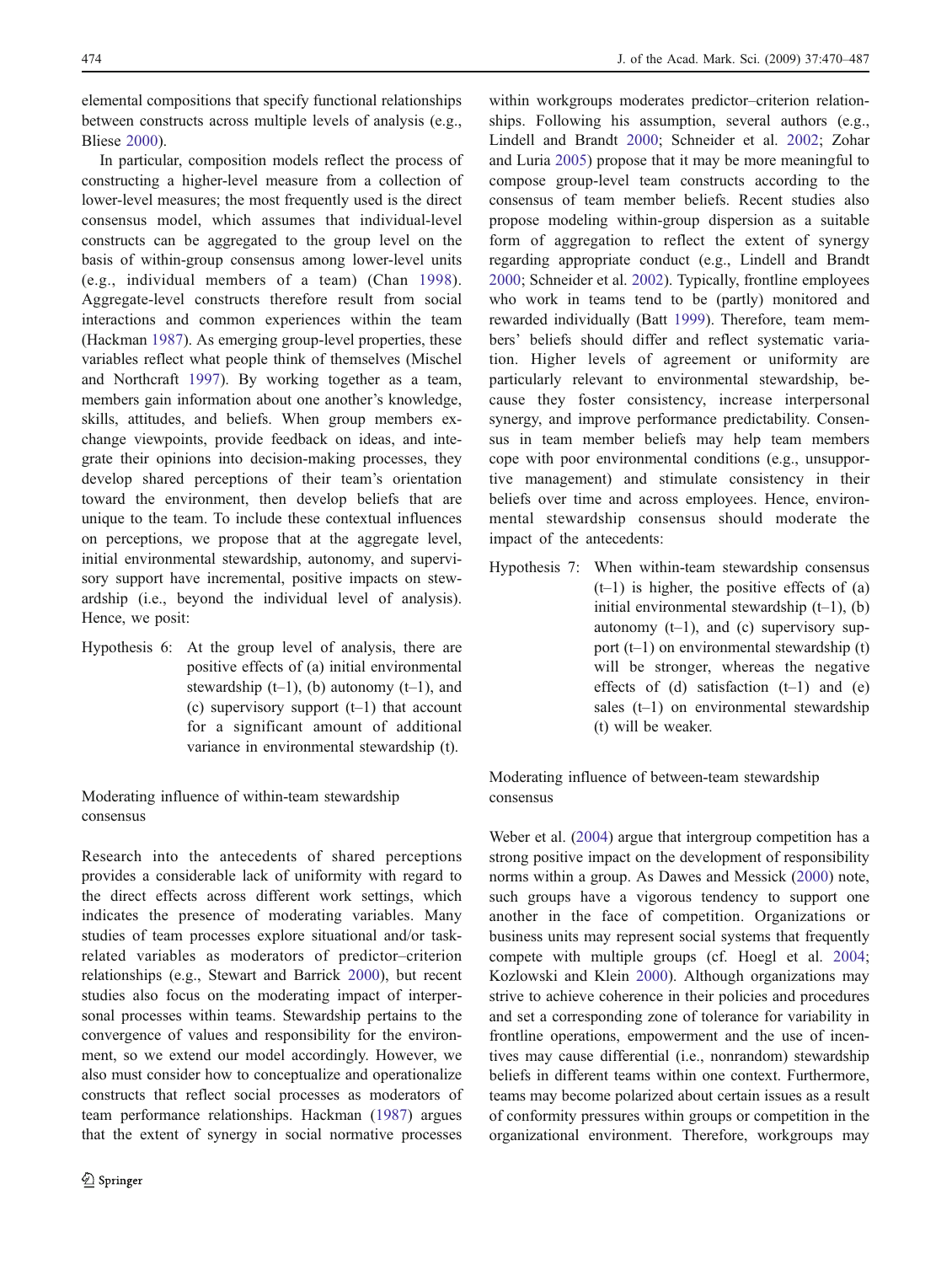develop diverging environmental stewardship perceptions. High between-team consensus, which reflects a coherent pattern of perceptions, should instead narrow the range of interpretation about the impact of group-level sources of within-team perceptions. Hence, we hypothesize:

Hypothesis 8: When between-teams stewardship consensus is higher, the positive effects of (a) initial environmental stewardship  $(t-1)$ ,  $(b)$ autonomy  $(t-1)$ , and  $(c)$  supervisory support (t–1) on environmental stewardship (t) will be stronger, whereas the negative effects of (d) satisfaction  $(t-1)$  and (e) sales (t–1) on environmental stewardship (t) will be weaker.

Consequences of environmental stewardship

Frontline teams also need to balance their processing of normative considerations with the requirements imposed by performance targets (Batt [1999\)](#page-16-0). As we argued previously, traditional performance parameters and monitoring are associated more with the businessperson role than with the role of friend. The latter role instead entails the development of specific skills and internalized values (cf. Heide and Wathne [2006](#page-16-0), "Saturnizing dealership employees"). In turn, we hypothesize negative relationships between environmental stewardship (logic of appropriateness) and performance measures (logic of consequences):

- Hypothesis 9: At the group level of analysis, there is a negative effect of environmental stewardship on satisfaction.
- Hypothesis 10: At the group level of analysis, there is a negative effect of environmental stewardship on sales.

In Fig. [1,](#page-6-0) we depict our conceptual framework and provide an overview of these issues.

# Empirical study

## Research sample

We sent surveys to members of the customer teams of a major office equipment and business services supplier, as well as to their customers. Company activities include outsourcing print room processes, operation and maintenance of complete copier and printer systems, fleet management, managing electronic and physical archives, and scanning and mailroom activities. Given the nature of its business, which is largely paper based, the company acknowledges that the potential environmental impact of its products significantly constrains its activities and its license

to operate. In other words, producing and servicing paper processing-based products appears likely to become a vulnerable business strategy. In its 2005 sustainability report, the company explicitly stated that employees should accept individual and collective responsibility and explore opportunities associated with sustainability. The company views itself as part of an integral chain and concludes that its sustainability is codetermined by the sustainability of its partners. It organizes so-called "tool-box" sessions on a regular basis to allow team members to share their experiences with environmentally related issues and solutions.

Customer contact employees have a wide array of products and services available that were developed taking into account the environment, such as toner recycling services, a range of soy-based ink cartridges, asset recovery services (product revisions aimed at more environmentallyfriendly operation) and on-site energy and ozone-emission assessment. According to the results of a client survey, which are rendered in the firm's sustainability report, environmental issues that will become increasingly important as purchasing criteria are an efficient use of paper and toner, recyclability of products [meaning waste reduction], reduced energy consumption and reduced emissions of ozone and fine dust.

During a new product introduction event at the company headquarters a group discussion with representatives from two of the company's most important business segments; (1) professional printing companies and (2) architects. To identify whether environmental stewardship is an important theme, the central question was "why bother having a green supplier". The response to this can be summarized by the following main conclusions:

- & A personal as well as company need to be environmentally conscious. Personal conviction, moral obligation, but also the fact that their own clients demand responsibility for the environment. Respondents indicated that public opinion and stakeholders require this, and for them too it was clear that a responsibility towards the environment is directly related to their license to operate.
- You only are as green as your supply chain As a manufacturer is the beginning of the supply chain, they expect it to set the standard and this is likely to have an impact on the rest of the chain.
- The reputation is on the front line They increasingly evaluate their relationship with their supplier in the light of environmental issues; "Eco-labelling and sustainability reports are easy to produce, it is actions that count"
- The number of green stakeholders is growing It was indicated that clients themselves are increasingly con-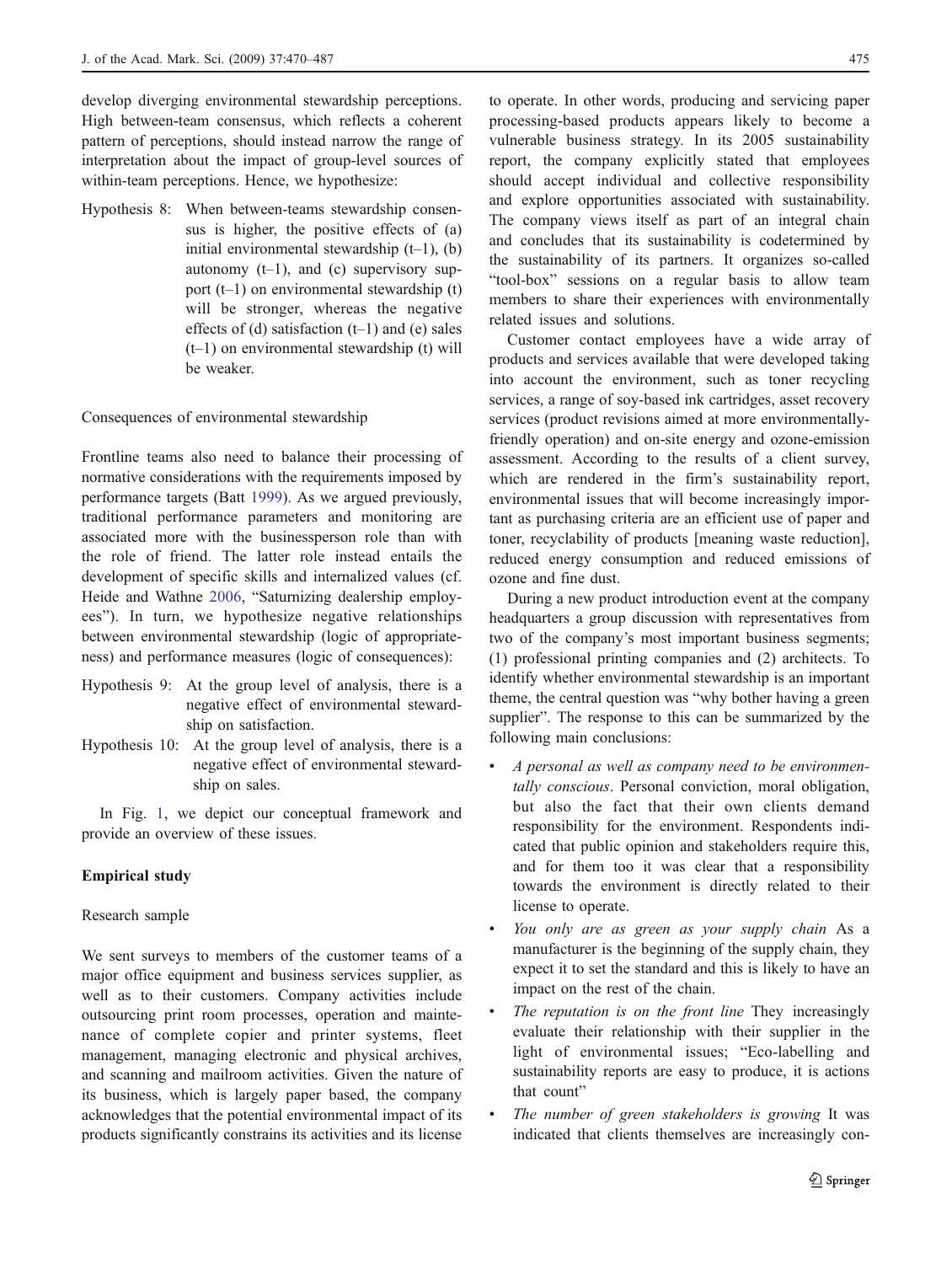<span id="page-6-0"></span>

Figure 1 Conceptual framework.

fronted with activist groups inquiring about carbonfootprints, recycling of paper, and paperless information streams.

It's not only about threats, but also opportunities This gets back to the fact that a good reputation sells in the market, but also that the pressing need for environmental responsibility is sparking collaborative, innovation projects. Two of the respondents mentioned as an example the recent asset recovery initiative that the company has launched where it takes responsibility (at a fee) to discard old equipment and take care of its recycling.

The firm employs approximately 23,000 people, 45% of whom deliver services and sell product parts, and aftersales support through a team organization. In addition to servicing products and managing the relationship with the customer, the teams recently received sales quota assignments. The quotas primarily refer to direct selling of equipment upgrades and product accessories, as well as

cross- and up-selling of service contracts. Teams depend on both geographic location and segmentation (i.e., regional networks) and vary in size between 6 and 14 members. Multiple teams (commonly two or three) typically work in the same local network. The teams can be regarded a meaningful entity as they share a history, present and future (cf. Gully [2000\)](#page-16-0). Despite the fact that employees work individually at customer sites, they frequently cooperate on complex issues and meet for training activities. They frequently consult each other and collectively use a dispatch system to divide the workload. Moreover, they collectively decide on the use of resources, budgets, performance measurement and hiring new team members. As Mathieu et al. ([2007,](#page-17-0) p. 897) state 'the efforts of individuals are really the by-products of the contributions and coordination of many others from their team'.

As part of an annual, international, employee and customer research program, all 52 customer contact teams of the largest business unit received a special appendix of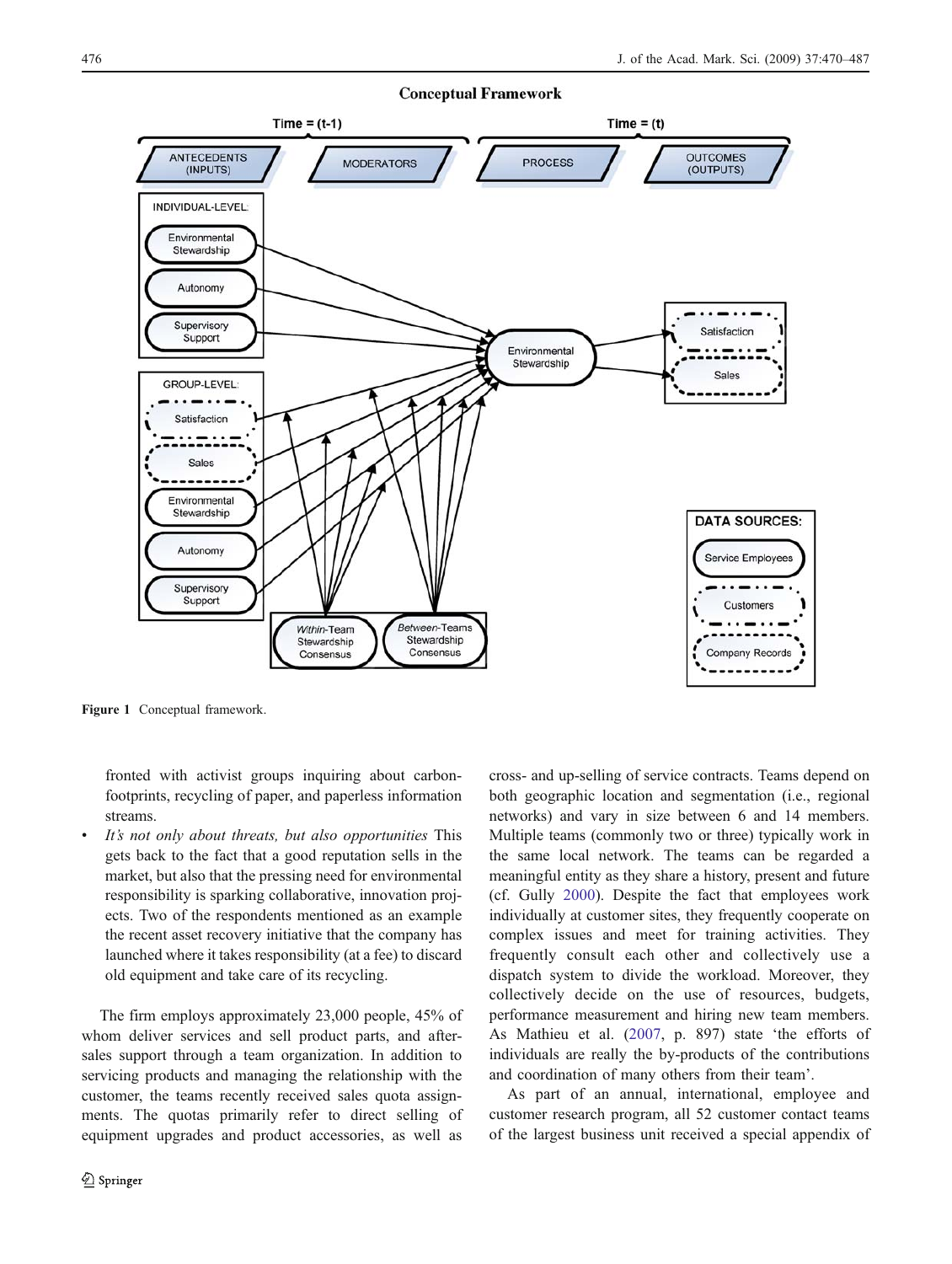the survey for our environmental stewardship research project (408 employees). We collected data at t–1 and t (8 months later) and received 351 questionnaires (86.0%) from 37 teams at t–1 and 324 questionnaires (79.4%) from 34 teams at t. Therefore, we use 34 teams and 324 questionnaires for the analyses. For the customer portion of the survey, we randomly selected samples of 50 customers per team, again at t–1 and t. In total, we gathered 416 (16.0%) questionnaires at t–1 and 312 (12.0%) questionnaires at t for the analysis.

Among the employee sample, 48% are younger than 40 years, most are men (93%), and most have a technical background (83%). More than half of the customer contact employees possess extensive company experience (52%> 10 years) but have been with their current team for a relatively short time (58%<3 years). In the customer sample, the majority again are men (79%). Most customers had developed a long-term (71%>10 years) relationship with the company.

### Measures

With the notable exceptions of Groesbeck [\(2001](#page-16-0)) and Barbuto and Wheeler [\(2006](#page-15-0)), who develop five-item scales for general group and company stewardship, respectively, no existing scales are tailored to our research domain. Therefore, we adapt our scale for environmental stewardship from general stewardship scales, on the basis of 11 comprehensive interviews with team members. Our operationalization is consistent with earlier studies on stewardship, that emphasize stewardship as social responsibility over self-interest (Block [1993](#page-16-0)). We borrow the scale for the autonomy construct (4 items) from Kirkman and Rosen [\(1999](#page-16-0)). Our operationalization of the supervisory support scale (4 items), was inspired by the scales of Hyatt and Ruddy [\(1997](#page-16-0)) and Campion et al. ([1993\)](#page-16-0). All scale items by means of the employee survey on a 7-point scale, ranging from "strongly disagree" (1) to "strongly agree" (7). Operationalizations of these scales are provided in the [Appendix](#page-15-0).

Furthermore, the variable team size and team tenure were included as controls. Team size reflects the number of employees that a team counts and team tenure denotes the number of years an employee is a member of the team. The latter variable consisted of six answer categories ranging from  $\leq 1$  year' (1) to  $\geq 5$  years' (6).

In addition, we evaluated the measurement properties of these measures at the individual employee level  $(t-1)$  by conducting a confirmatory factor analysis (CFA) with three latent variables (environmental stewardship, autonomy, and supervisory support). We assessed the distributional properties for the items used in the analysis and found that none exhibited excessive univariate skewness  $(g1\leq 3)$  or univariate kurtosis (g2-3<10; Kline [2005\)](#page-16-0). However, Mardia's (g2, p) normalized estimate for multivariate kurtosis equals 35.90. As a consequence, we decided to employ robust maximum likelihood estimation in EQS 6.1 to obtain the estimates (Bentler [1995](#page-16-0)). Our analysis reveals a good fit to the data:  $\chi_{SB}^{2}(62)=107.86, p<.001$ , Tucker-Lewis index (TLI)=.95, confirmatory fit index (CFI)=.96, incremental fit index (IFI)=.96, and root mean squared error of approximation (RMSEA)=.048. These measures indicate unidimensionality. To assess the convergent validity of the measures, we determined whether the manifest variables load significantly and adequately in magnitude on the hypothesized latent variable (Anderson and Gerbing [1988\)](#page-15-0). All (standardized) loadings are significant at  $\alpha$ =.05 with a mean of≥.70, and all of them exceed .6, as recommended by Bagozzi and Yi ([1988\)](#page-15-0). The (standardized) loadings, pattern of the residuals, and Lagrange multiplier tests show that none of the items should be omitted from the analysis. We calculated the composite reliability (CR) and average variance extracted (AVE) for each measure and find that the CRs exceed the recommended cut-off value of .7 (autonomy [CR=.81], supervisory support [CR=.87], environmental stewardship  $[CR=.86$  (t-1) and .92 (t)]) and that AVE exceeds the recommended cut-off value of .5 (Fornell and Larcker [1981](#page-16-0)). Finally, to assess discriminant validity, we compared the square root of the AVE with the (attenuated) correlations of the latent variables (Fornell and Larcker [1981\)](#page-16-0). For each pair of the latent variables, the square root of the AVE exceeds the (attenuated) correlations between the latent variables, which indicates discriminant validity.

We operationalize within-team stewardship consensus using the standard deviation of team member perceptions of their team. We use the standard deviation instead of the  $r_{\text{WG(i)}}$  statistic, because it better reflects the (lack of) withinteam consensus (Schneider et al. [2002](#page-17-0); Zohar and Luria [2005](#page-17-0)), whereas the distribution underlying the  $r_{\text{WG}(i)}$  does not always reflect the response range accurately (Bliese [2000](#page-16-0)). Our operationalization of the between-team stewardship consensus parameter relies on Zohar and Luria's [\(2005](#page-17-0)) operational definition of climate variability. Specifically, we operationalize between-team stewardship consensus by taking the standard deviation of the group means of team stewardship for each local network.

We assess customer satisfaction with respect to the following attributes related to employee attitudes and behavior: competence, empathy, friendliness, helpfulness, accuracy, and attentiveness. Customer respondents rate the six items on five-point scales ranging from "very dissatisfied" (1) to "very satisfied" (5). The items of the customer satisfaction scale are provided in the [Appendix.](#page-15-0)

We also perform a CFA to assess the construct validity. For both t–1 and t, we find good fits to the data  $(t-1: \chi_{SB}^2(9))$ =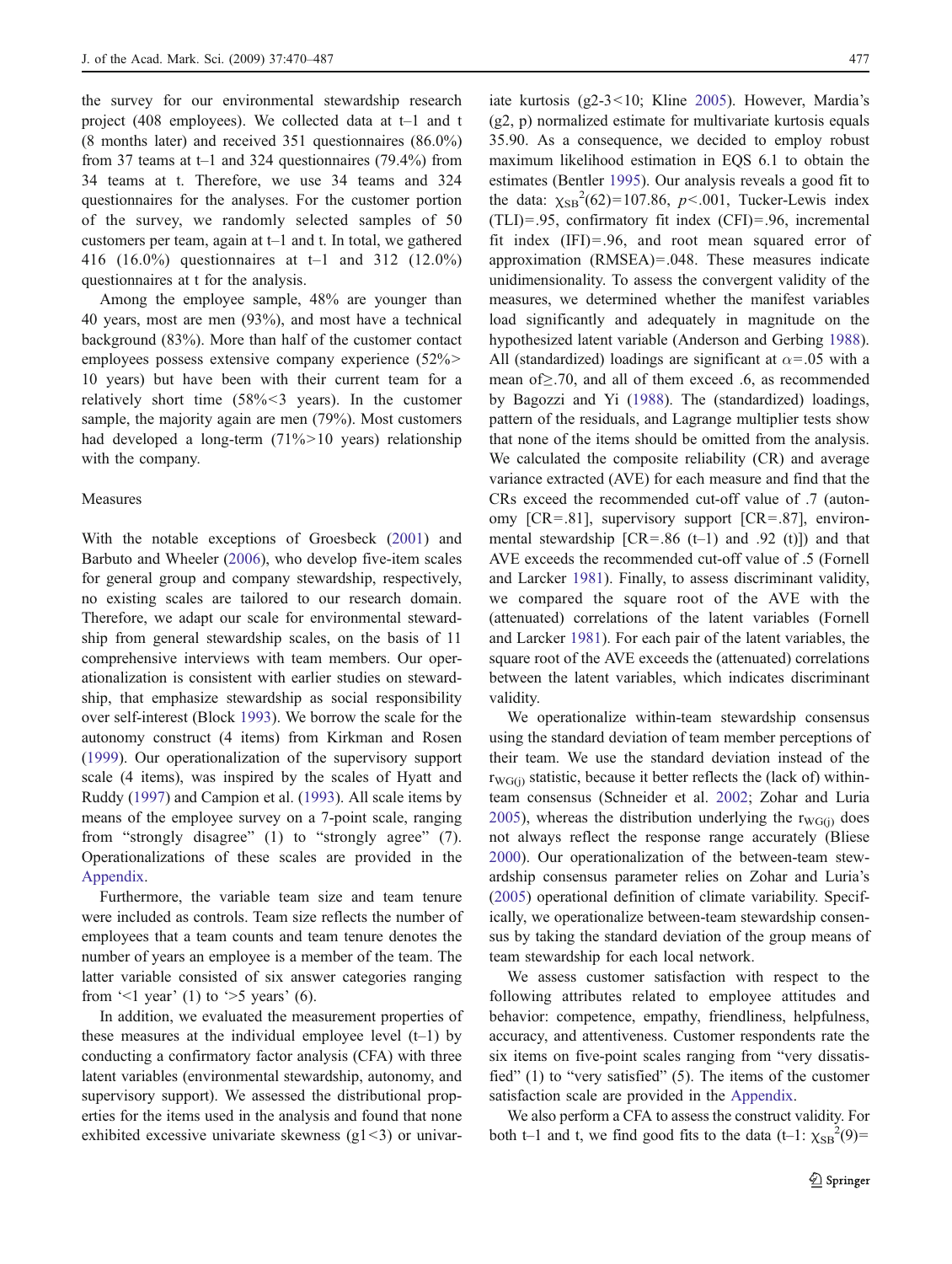36.04, p<.001, TLI=.97, CFI=.98, IFI=.98, RMSEA=.057; t:  $\chi_{SB}^2(9)=46.15, p<.001, TLI=.96, CFI=.98, IFI=.98,$ RMSEA=.061). To assess reliability, we calculate both CR and AVE; they exceed the recommended cut-off values (satisfaction  $CR = .89$  (t-1) and .90 (t)). Finally, we obtain data about sales per customer from the company's internal database (results per quarter in K Euro).

We evaluate the longitudinal invariance of the environmental stewardship and satisfaction measures using multisample CFA to analyze the equality of the sample variance/ covariance matrices for t–1 and t ( $\Sigma^1 = \Sigma^2$ ; Vandenberg and Lance [2000](#page-17-0)). The equality hypotheses for the variance/ covariance matrices cannot be rejected for stewardship  $(\chi_{SB}^2(15)=20.23, p=.16, TLI=.99, CFI=.99, IFI=.99,$ RMSEA=.033) or satisfaction  $(\chi_{SB}^2(21)=26.51, p=.19,$ TLI=.99, CFI=.99, IFI=.99, RMSEA=.041).

We analyze the linkage between environmental stewardship and its consequences at the group level of analysis. From a conceptual point of view, satisfaction represents the outcome of synergetic work processes among team members, as reflected by outgrouphomogeneity theory, which states that people tend to observe other groups as more uniform than their own (Quattrone and Jones [1980\)](#page-17-0). The implication for our research setting is that customers (as members of the external customer group) likely perceive the attitudes and behavior of one or a few frontline employees as the general feature of the team. Finally, because the company prioritizes a privacy policy, we cannot empirically match employee and customer evaluations or sales at the individual level of analysis. Therefore, we aggregate stewardship and satisfaction to the group level.

## Justification for aggregation

We calculate the  $r_{\text{WG}(i)}$  statistic and intra-class correlation (ICC) coefficients for autonomy, environmental stewardship at t–1 and t, supervisory support, and satisfaction at  $t-1$ and t to justify our data aggregation to the team level. The  $r_{\text{WG}(i)}$  coefficient, which indicates homogeneity in individual ratings within teams, results in high values for all variables (from .86 to .96). These findings demonstrate that individual ratings within groups are highly consistent (James et al. [1993\)](#page-16-0). Whereas the  $r_{\text{WG}(j)}$  coefficient only takes into account differences among individuals within groups, the ICC (1) coefficient involves a ratio of betweengroup variance to total variance and thus captures both within- and between-group variation. The ICCs  $(1)^{1}$  for all

variables are significant (F-values,  $p < .07$ ), ranging from .05 to .25, which indicates that each variable possesses a sizable amount of between-group variance. We also calculate ICC (2), which more precisely assesses the impact of interdependence because it accounts for group size. Except for autonomy (ICC  $(2)=.34$ ), the ICC  $(2)$  values for all variables are greater than .50, which represents convincing evidence that group means can be considered reliable, even if the ICC (1) values are relatively small (Bliese [2000](#page-16-0)).

Means, standard deviations, and individual-level correlations between the employee variables are presented in Table 1. In Table [2](#page-9-0), group-level means, standard deviations, and (partial) correlations of employee variables and external outcomes are represented. Environmental stewardship (t) appears to have the highest correlations with customer satisfaction. Furthermore, the antecedent-satisfaction correlations are noticeably weaker when the effect of environmental stewardship (t) is accounted for, implying that environmental stewardship (t) mediates the antecedentcustomer satisfaction relationships (cf. Baron and Kenny [1986](#page-15-0)). In relation to sales, the mediating role of environmental stewardship is less obvious.

## Results of the analyses

We specify hierarchical linear regression models using MLwiN software (Rasbash et al. [2000](#page-17-0)) to estimate the lagged effects of the antecedent variables at t–1 on environmental stewardship at t. We initially include the control variables and the antecedents at the individual and group levels (direct consensus model 1). Next, we add interactions between within-team stewardship consensus and the antecedents to test the full model (dispersion model

Table 1 Means, standard deviations, and correlations of individuallevel variables

| <b>Variables</b>                                    | Mean $(s.d.)$ 1                      |     | 2 | 3                 | 4 |  |
|-----------------------------------------------------|--------------------------------------|-----|---|-------------------|---|--|
| 1. Team tenure<br>$(t-1)$                           | $3.53(1.83) -$                       |     |   |                   |   |  |
| 2. Initial<br>environmental.<br>stewardship $(t-1)$ | 5.50 (.88)                           | .03 |   |                   |   |  |
| 3. Autonomy<br>$(t-1)$                              | $6.24(.65)$ $.14**$ $.47***$ -       |     |   |                   |   |  |
| 4. Supervisory<br>support $(t-1)$                   | 4.59(1.22)                           | .03 |   | $28***$ 31*** $-$ |   |  |
| 5. Environmental<br>stewardship (t)                 | 5.60 (.81) .11* .40*** .42*** .38*** |     |   |                   |   |  |

 $*_{p<.10;}$  \*\*p<.05; \*\*\*p<.001.

 $N=324$  respondents of 34 groups.

<sup>&</sup>lt;sup>1</sup> We correct the ICC values for measurement error, defined as  $[1-\alpha]$ (cf. van Yperen and Snijders [2000](#page-17-0)).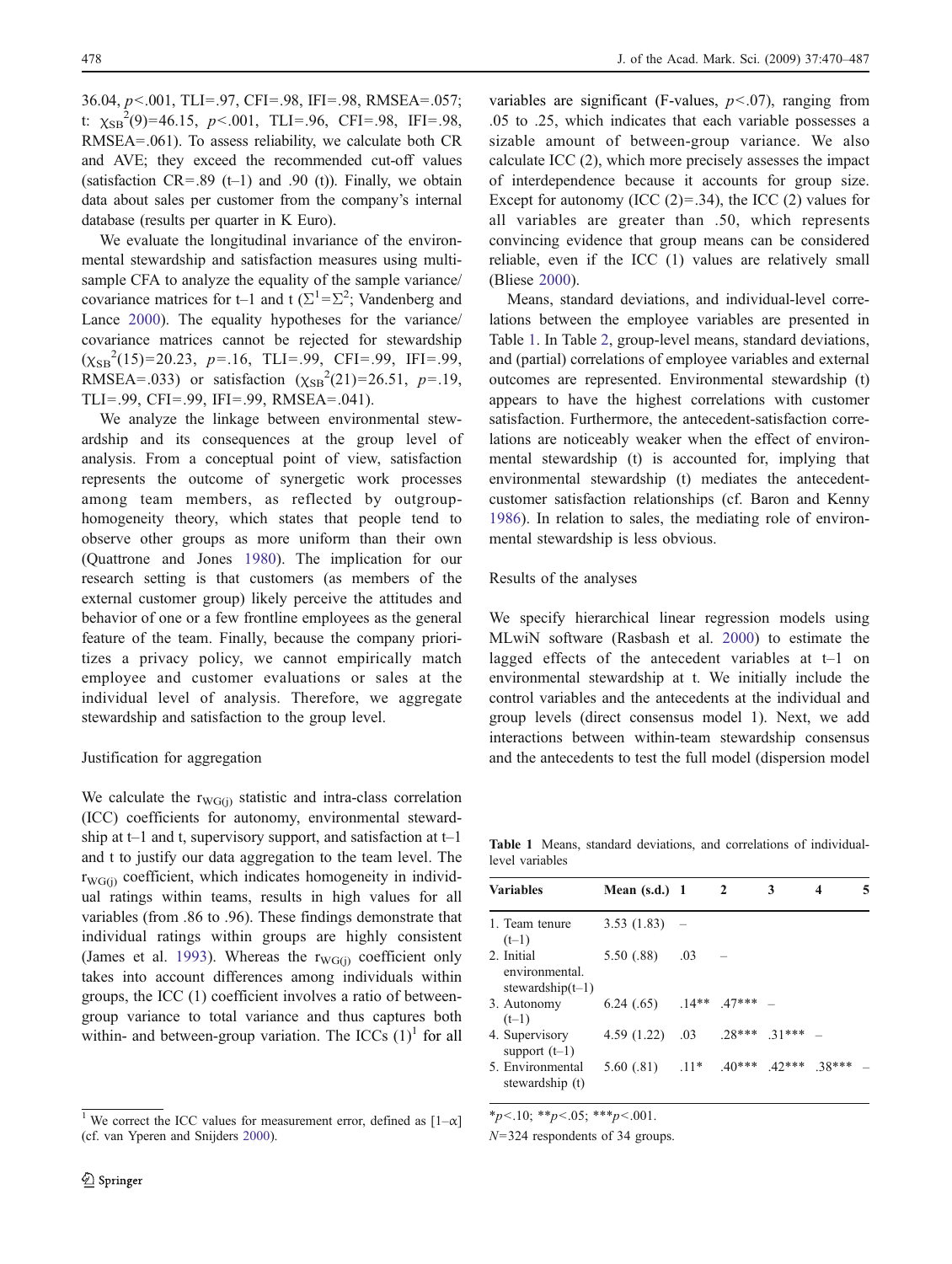<span id="page-9-0"></span>

|  |  | Table 2 Group-level means, standard deviations, and correlations of group-level variables |  |  |  |  |
|--|--|-------------------------------------------------------------------------------------------|--|--|--|--|
|--|--|-------------------------------------------------------------------------------------------|--|--|--|--|

|                                                | Mean (s.d.) $N=34$ |              |                          |                          |            |               |          |                           |                   |            |                    |    |    |
|------------------------------------------------|--------------------|--------------|--------------------------|--------------------------|------------|---------------|----------|---------------------------|-------------------|------------|--------------------|----|----|
| <b>Variables</b>                               |                    | 1            | $\mathbf{2}$             | 3                        | 4          | 5             | 6        | 7                         | 8                 | 9          | 10                 | 11 | 12 |
| 1. Customer satisfaction (t)                   | 4.17(0.16)         |              |                          |                          |            | .32           | $-.03$   | $-.03$                    | $-.02$            | $-.13$     |                    |    |    |
| $2.$ Sales $(t)$                               | 2.44(.60)          | $-.06$       | $\overline{\phantom{m}}$ |                          |            | $-.20$        | $-.77**$ | .06                       | $.57**$           | .16        |                    |    |    |
| 3. Team tenure $(t-1)$                         | 3.52(.59)          | .12          | $.33*$                   | $\overline{\phantom{0}}$ |            |               |          |                           |                   |            |                    |    |    |
| 4. Team size $(t-1)$                           | 7.85(3.43)         | $-.29*$      | $.34*$                   | .13                      |            |               |          |                           |                   |            |                    |    |    |
| 5. Customer satisfaction $(t-1)$               | 4.18(0.16)         | $.40**$      | $-.21$                   | .10                      | $-.44** -$ |               |          |                           |                   |            |                    |    |    |
| 6. Sales $(t-1)$                               | 2.71(0.46)         | $-.10$       | $.76*****$               | .22                      | $.49**$    | $-.26$        |          |                           |                   |            |                    |    |    |
| 7. Initial environ.<br>stewardship $(t-1)$     | 5.51(.38)          | $34*$        | .01                      | $-.31*$                  | .09        | .03           | .02      |                           |                   |            |                    |    |    |
| 8. Autonomy $(t-1)$                            | 6.20(0.28)         | .20          | $.44**$                  | .01                      | .15        | $-.18$        | .20      | $.67***$                  |                   |            |                    |    |    |
| 9. Supervisory support $(t-1)$                 | 4.54(0.65)         | .08          | .12                      | .02                      | $-.31*$    | .05           | $-.03$   | $.38**$                   | $.30*$            |            |                    |    |    |
| 10. Within-team<br>stewardship cons. $(t-1)$   | .78(.18)           | .15          | .18                      | $.39**$                  | .26        | $-.13$        | .13      | $-.57***-.21$             |                   | $-.37**$ – |                    |    |    |
| 11. Between-teams<br>stewardship cons. $(t-1)$ | .20(.19)           | $-.12 - .11$ |                          | .16                      | $-.28$     | .08           | $-.25$   | $-.51***$ $-.39**$ $-.01$ |                   |            | $.38**$            |    |    |
| 12. Environ. stewardship (t)                   | 5.56(.33)          | $.37** -.04$ |                          | $-.08$                   | $-.24$     | $.37** - .18$ |          | $.68***$                  | $.57***$ $.48***$ |            | $-44***$ $-35**$ - |    |    |

 $*_{p<.10;}$  \*\*p $<.05;$  \*\*\*p $<.001$ .

N=34. Correlations among variables are represented in the lower triangle. Coefficients in the upper triangle are the partial correlations between antecedents and outcomes. Regarding the partial correlations with the antecedents (t–1), the effect of environmental stewardship (t) has been partialled out.

2a). Finally, we test a competing model (dispersion model 2b) with interactions of between-team stewardship consensus and the antecedents. Our full model represents the following multilevel equation:

$$
STEW_{(t),ij} = \gamma_{00} + \gamma_{10}TEN_{(t-1),ij} + \gamma_{20}STEW_{(t-1),ij} + \gamma_{30}AUT_{(t-1),ij} + \gamma_{40}SUP_{(t-1),ij} + \gamma_{50}(STEW_{(t-1),ij} \times STEWCON_{(t-1),j})_{ij} + \gamma_{60}(AUT_{(t-1),ij} \times STEWCON_{(t-1),j})_{ij} + \gamma_{70}(SUP_{(t-1),ij} \times STEWCON_{(t-1),j})_{ij} + \gamma_{01}TEN_{(t-1),j} + \gamma_{02}TSIZE_{(t-1),j} + \gamma_{03}STEW_{(t-1),j} + \gamma_{04}AUT_{(t-1),j} + \gamma_{05}SUP_{(t-1),j} + \gamma_{06}SERVQUAL_{(t-1),j} + \gamma_{07}SALES_{(t-1),j} + \gamma_{08}STEWCON_{(t-1),j} + \gamma_{09}(STEW_{(t-1),j} \times STEWCON_{(t-1),j})_{j} + \gamma_{010}(AUT_{(t-1),j} \times STEWCON_{(t-1),j})_{j} + \gamma_{011}(SUP_{(t-1),j} \times STEWCON_{(t-1),j})_{j} + \gamma_{012}(SERVQUAL_{(t-1),j} \times STEWCON_{(t-1),j})_{j} + \gamma_{013}(SALES_{(t-1),j} \times STEWCON_{(t-1),j})_{j} + u_{0j} + u_{1j} + u_{2j} + u_{3j} + u_{4j} + e_{ij},
$$
(11)

where i refers to individuals; j indicates groups;  $STEW_{(t)}$  is the employee's environmental stewardship appraisal at t–1;  $TEN_{(t-1)}$  and  $TSIZE_{(t-1)}$  refer to team tenure and team size at t–1, respectively;  $STEW_{(t-1)}$ ,  $AUT_{(t-1)}$ , and  $SUP_{(t-1)}$  are environmental stewardship, autonomy, and supervisory support at t–1, respectively; and STEWCON<sub>(t–1)</sub>, SAT<sub>(t–1)</sub>, and  $SALES_{(t-1)}$  are stewardship consensus (either within- or between-teams), satisfaction, and sales at t–1, respectively. In addition, e<sub>ij</sub> denotes the individual-level error term. The random terms  $u_{qi}$  ( $q=0, ..., 4$ ) reflect the unique variation of group j from the overall effect on the intercept ( $\beta_{0i}$ ), after we partial out the effects of all group-level predictors. The coefficients  $\beta_{0j}$ , ...,  $\beta_{4j}$  are random terms that may vary across teams.

We split the environmental stewardship, autonomy, and supervisory support variables according to group means and the individual scores of the employees to compare their group- and individual-level effects on environmental stewardship. To calculate the group-level coefficients, we use group means, but we derive the individual-level coefficients from the individual scores. The individuallevel coefficients thus act as controls on the group-level coefficients (e.g., Vancouver et al. [1994\)](#page-17-0); if the group-level coefficient of an antecedent remains significant after we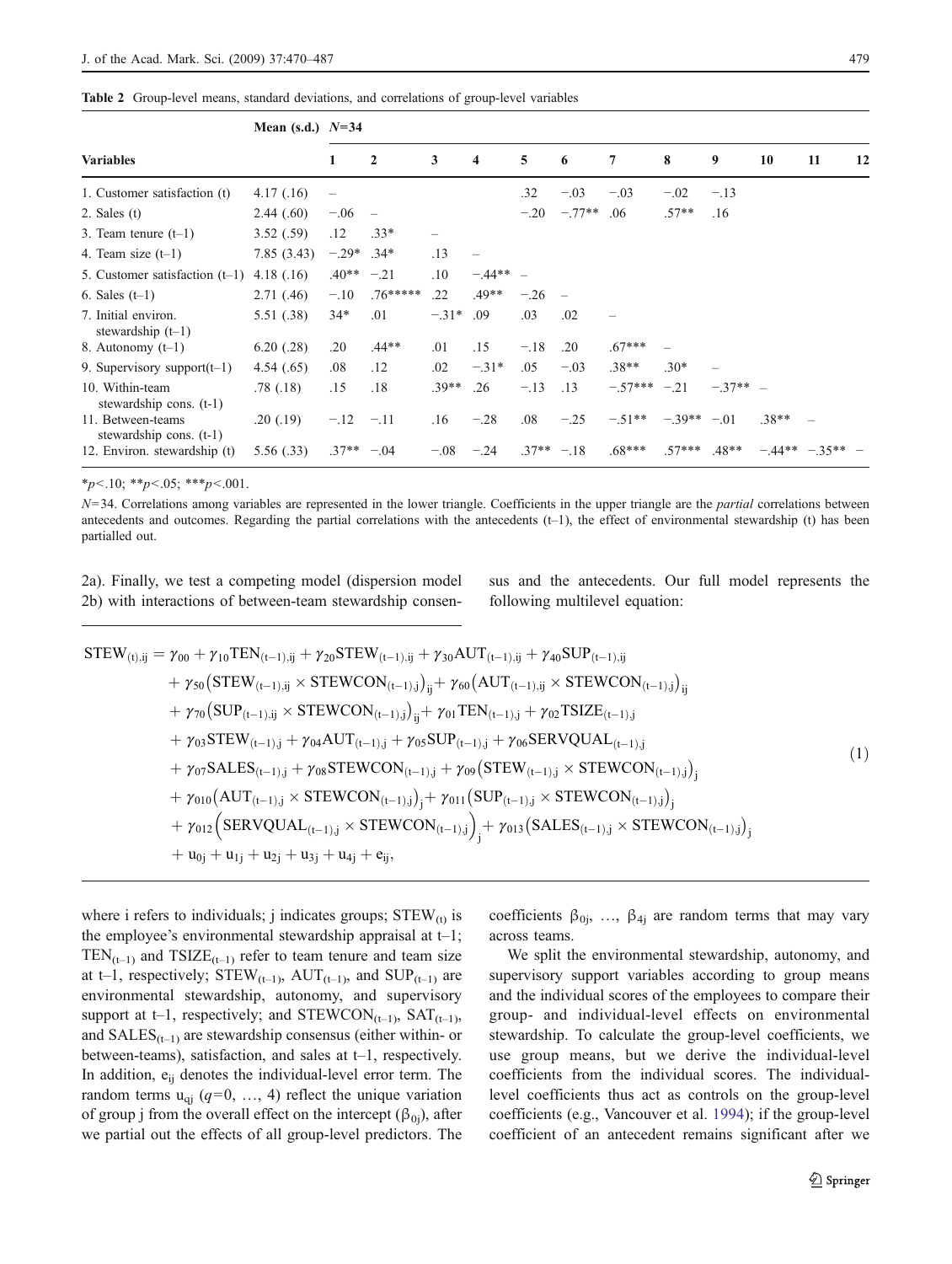include its individual-level coefficient, the coefficient explains additional variance in stewardship, beyond what its individual-level counterpart can explain. In this case, we can conclude that the antecedent has a specific group-level effect on the dependent variable.

To estimate our models with interaction terms, we employ a centring procedure that enables us to avoid multicollinearity between the main effects and the interaction variables. Therefore, we grand-mean-center the firstorder variables first, and then develop the interaction terms (see Aiken and West [1991](#page-15-0)).

In Table [3](#page-11-0), we present the findings of our multilevel analyses. All three models yield a higher  $R^2$  at the group level than at the individual level, which indicates that the antecedents explain between-group variation of stewardship better than they do within-group variation. The findings further reveal that Model 2a does not provide a better fit  $(\chi^2)$ (6)=11.145) than Model 1, whereas Model 2b yields a significantly better fit than Model 1 ( $\chi^2$  (6)=24.328) and displays substantially higher explanatory power than Model 2a. Specifically, Model 2b reveals positive individual-level effects of environmental stewardship, autonomy and supervisory support  $(t-1)$  on environmental stewardship  $(t)$  in support of Hypotheses 1–3. At the group level and contrary to our expectations, we find a positive significant effect of satisfaction (t–1) on stewardship (t), so we fail to support Hypothesis 4. In line with our expectations, we also uncover a negative effect of sales  $(t-1)$  on environmental stewardship, in support of Hypothesis 5. The significant positive group-level effects of stewardship (t–1) and supervisory support  $(t-1)$  on stewardship (t) supports Hypotheses 6a and 6c. Conversely, autonomy (t–1) appears not to have a significant group-level effect on stewardship (t), so we cannot support Hypothesis 6b.

To test Hypothesis 7, we construct interaction terms of within-team stewardship consensus and the antecedents (see Model 2a) and find a significant, positive interaction of within-team stewardship consensus and satisfaction. That is, when within-team stewardship consensus increases, the positive effect of satisfaction on team stewardship strengthens, in contrast with Hypothesis 7d. None of the interactions of within-team stewardship consensus with the other four antecedents demonstrates significance, which means that we do not find support for Hypotheses 7a–c or 7e.

Next, we specify interactions between the antecedents and between-team stewardship consensus to test Hypothesis 8 (see Model 2b). We find a significant positive direct effect of between-team stewardship consensus on team stewardship and significant interactions with three antecedents. First, a significant positive group-level interaction exists for betweenteam stewardship consensus and initial stewardship on stewardship (t), which implies that when stewardship consensus between teams increases, the positive effect of initial

stewardship on subsequent stewardship becomes stronger, in support of Hypothesis 8a. Second, and contrary to our expectations, we find a significant negative interaction of between-team stewardship consensus and group-level supervisory support. When between-team stewardship consensus increases, the positive impact of supervisory support on stewardship (t) is weaker, indicating no support for Hypothesis 8c. Third, our findings reveal a significant positive interaction of between-team stewardship consensus and sales  $(t-1)$ , such that when between-team consensus increases, the negative effect of sales weakens, in support of Hypothesis 8e. We do not find significant interactions of between-team stewardship with group-level autonomy or satisfaction (t–1). Hence, we fail to find support for Hypotheses 8b and 8d.

Finally, we find that none of the specified cross-level interactions in Models 2a and 2b turn out to be significant. In relation to the control variables, all models feature only a positive individual-level effect of team tenure on environmental stewardship perceptions.

We use the data collected at t to estimate the group-level effects of team stewardship on its consequences (i.e., Hypotheses 9 and 10) through a multivariate regression model, formulated as a two-level hierarchical linear model, where level 1 reflects the dependent variables indexed by  $h=1,\ldots, m$ , and level 2 represents the teams  $j=1,\ldots, N$ . To formulate the multivariate regression model as a hierarchical linear model, we employ the dummy variables  $d_1$  to  $d_m$  to reflect the dependent variables (i.e., satisfaction and sales). Dummy variable  $d<sub>h</sub>$  equals 1 or 0, depending on whether the data line refers to the dependent variable  $Y<sub>h</sub>$  or to the other dependent variable. Thus, the regression models for the m dependent variables can be integrated into a two-level hierarchical model, in which the variables (including the intercept) multiply with the dummy variables. This approach yields the following equation:

$$
Y_{hj} = \gamma_{0h} + \gamma_{1h} STEW_j + e_{hj}, \qquad (2)
$$

where  $Y_{hi}$  is the measurement of the hth variable for team j, and STEW is the team's average environmental stewardship score at t. Our results in Table [4](#page-12-0) reveal a significant positive effect of environmental stewardship on satisfaction, but no relationship exists with sales; hence, we fail to find support for Hypotheses 9 and 10.

Additionally, we set up a system of equations which allowed us to test for the mediation of the antecedents of environmental stewardship(t) and the outcomes, sales(t) and customer satisfaction(t) (Iacobucci et al. [2007;](#page-16-0) MacKinnon [2008](#page-17-0)). Since the outcome variables, sales(t) and customer satisfaction(t) are only available at the team level, mediation can only be assessed using group-level variables. For sales(t) we found no significant influence of environmental stewardship(t) using a significance level of 0.05. Therefore,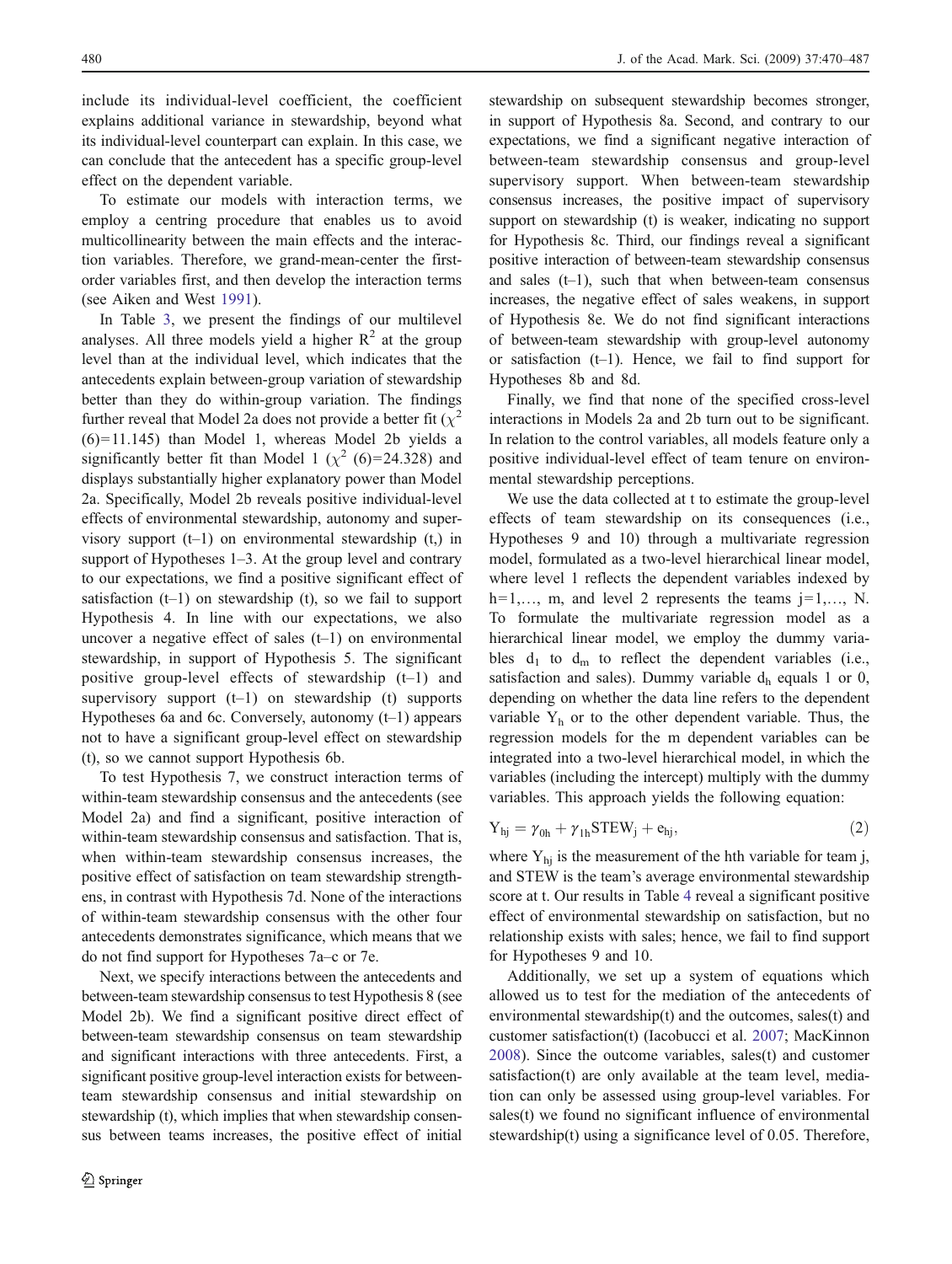#### <span id="page-11-0"></span>Table 3 Lagged multilevel regression analyses of antecedent–environmental stewardship relationships

| <b>Variables</b>                                                             | Model 1<br><b>Standardized</b><br>coefficients | Model 2a<br>Standardized<br>coefficients | <b>Model 2b</b><br><b>Standardized</b><br>coefficients | <b>Hypo-thesis</b> |
|------------------------------------------------------------------------------|------------------------------------------------|------------------------------------------|--------------------------------------------------------|--------------------|
| Individual-level variables:                                                  |                                                |                                          |                                                        |                    |
| Team tenure                                                                  | $.119**$                                       | $.115***$                                | $.127**$                                               |                    |
| Initial environmental stewardship                                            | $.168**$                                       | $.212**$                                 | $.232**$                                               | H1                 |
| Autonomy                                                                     | $.222**$                                       | $.181**$                                 | $.166***$                                              | H2                 |
| Supervisory support                                                          | $.233**$                                       | $.233**$                                 | $.241**$                                               | H <sub>3</sub>     |
| Group-level variables:                                                       |                                                |                                          |                                                        |                    |
| Team tenure                                                                  | $-.078$                                        | $-.093$                                  | .006                                                   |                    |
| Team size                                                                    | .065                                           | .016                                     | .131                                                   |                    |
| Initial environmental stewardship                                            | $.151*$                                        | .030                                     | $.249**$                                               | H <sub>6</sub> A   |
| Autonomy                                                                     | .025                                           | $-.001$                                  | .061                                                   | H <sub>6</sub> B   |
| Supervisory support                                                          | $-.027$                                        | $-.009$                                  | $.171*$                                                | H <sub>6</sub> C   |
| Customer satisfaction                                                        | $.150*$                                        | $.116*$                                  | $.235***$                                              | H4                 |
| <b>Sales</b>                                                                 | $-.152*$                                       | $-.117*$                                 | $-.291**$                                              | H <sub>5</sub>     |
| Within-team stewardship consensus                                            |                                                | .069                                     |                                                        |                    |
| Between-teams stewardship consensus                                          |                                                |                                          | $.377**$                                               |                    |
| Cross-Level Interactions: Stewardship consensus × individual level variables |                                                |                                          |                                                        |                    |
| Within-team stewardship consensus $\times$ env. stewardship                  |                                                | .047                                     |                                                        |                    |
| Within-team stewardship consensus $\times$ autonomy                          |                                                | .021                                     |                                                        |                    |
| Within-team stewardship consensus $\times$ supervisory support               |                                                | $-.035$                                  |                                                        |                    |
| Between-teams stewardship consensus $\times$ env. stewardship                |                                                |                                          | $-.052$                                                |                    |
| Between-teams stewardship consensus $\times$ autonomy                        |                                                |                                          | .019                                                   |                    |
| Between-teams stewardship consensus $\times$ supervisory support             |                                                |                                          | .032                                                   |                    |
| Group-Level Interactions: Stewardship consensus × group level variables      |                                                |                                          |                                                        |                    |
| Within-team stewardship consensus $\times$ env. stewardship                  |                                                | $-.129$                                  |                                                        | H <sub>7</sub> A   |
| Within-team stewardship consensus $\times$ autonomy                          |                                                | $-.006$                                  |                                                        | H7B                |
| Within-team stewardship consensus $\times$ supervisory support               |                                                | .047                                     |                                                        | H7C                |
| Within-team stewardship consensus $\times$ satisfaction                      |                                                | $.181**$                                 |                                                        | H7D                |
| Within-team stewardship consensus $\times$ sales                             |                                                | .090                                     |                                                        | H7E                |
| Between-teams stewardship consensus $\times$ env. stewardship                |                                                |                                          | $.687**$                                               | H <sub>8</sub> A   |
| Between-teams stewardship consensus $\times$ autonomy                        |                                                |                                          | $-.150$                                                | H8B                |
| Between-teams stewardship consensus $\times$ supervisory support             |                                                |                                          | $-.275*$                                               | H8C                |
| Between-teams stewardship consensus $\times$ satisfaction                    |                                                |                                          | $-.068$                                                | H8D                |
| Between-teams stewardship consensus $\times$ sales                           |                                                |                                          | $.175***$                                              | H8E                |
| Increase in model fit <sup>a</sup> :                                         | $\chi^2$ (15)=125.7** $\chi^2$ (9)=12.3        |                                          | $\chi^2$ (9)=25.8**                                    |                    |
| Explained individual level variance $(\%)$                                   | 36.0%                                          | 39.2%                                    | 41.7%                                                  |                    |
| Explained group-level variance (%)                                           | 59.4%                                          | 69.9%                                    | 75.5%                                                  |                    |

 $*_{p<.05;}$ \*\* p<.01.

N=324. Significance is based on one-tailed tests.

<sup>a</sup> For Models 2a and Model 2b, this number equals the increase in model fit relative to Model 1.

we may conclude that environmental stewardship(t) does not mediate the relationships between the antecedents and sales(t). However, for customers satisfaction our results suggest complete mediation for customer satisfaction(t-1), environmental stewardship(t-1) and autonomy(t), as the null hypothesis that direct effects of the antecedents are equal to zero could not be rejected using a Wald test  $(F(7, 76)=0.82, p=0.58; cf MacKinnon)$ [2008](#page-17-0)). Using the bootstrap approach suggested by Shrout and Bolger [\(2002\)](#page-17-0) to determine the standard error of the indirect effects (Sobel test) we found that at a significance level of 0.05 the indirect effects of customer satisfaction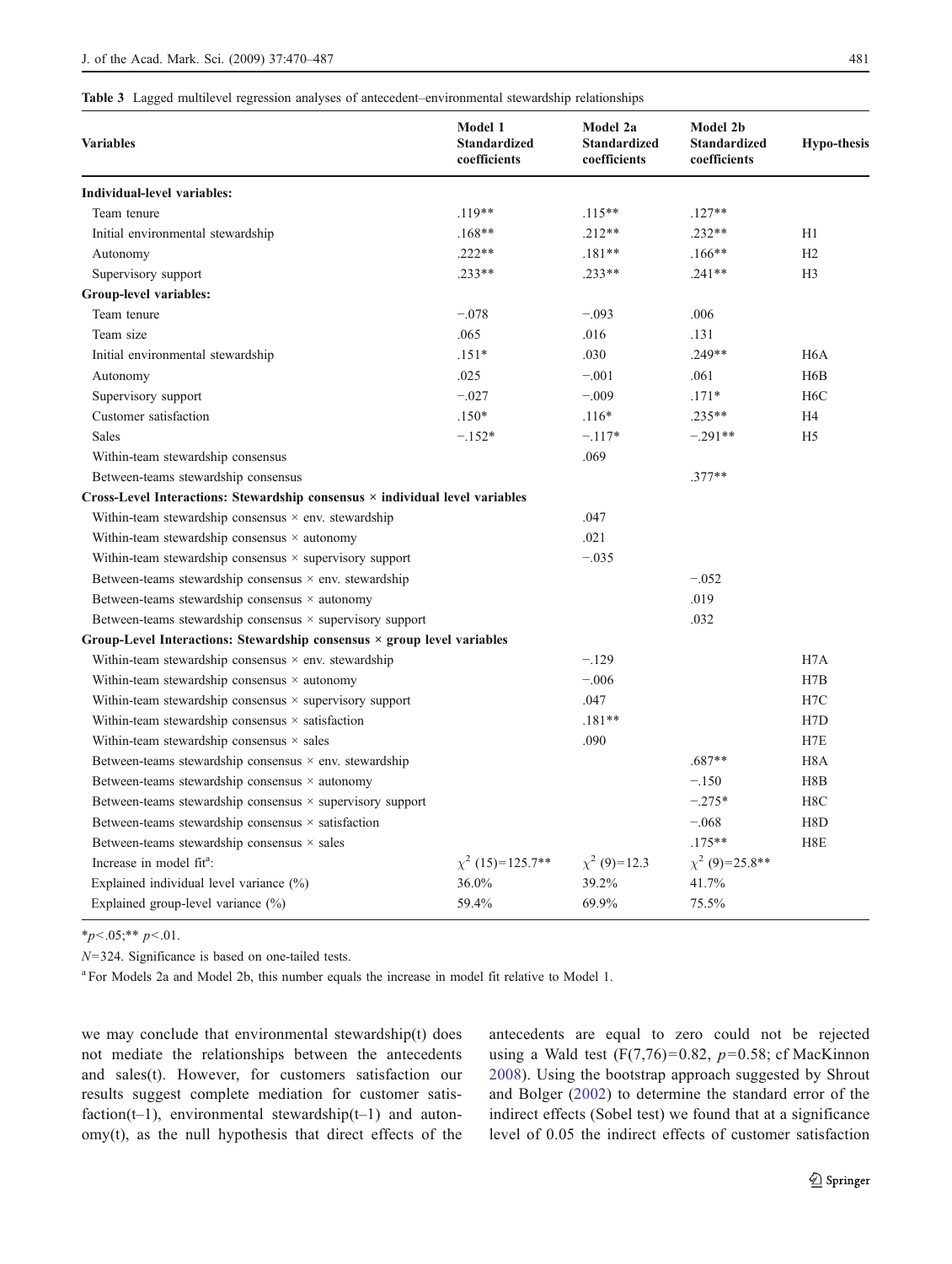|                                                          | <b>Standardized coefficients</b> | $R^2(\%)$          | <b>Hypo-thesis</b> |
|----------------------------------------------------------|----------------------------------|--------------------|--------------------|
|                                                          |                                  |                    |                    |
| Env. stewardship $\rightarrow$ Satisfaction              | $.371**$                         | 13.8%              | H9                 |
| Env. stewardship $\rightarrow$ Sales                     | $-.043$                          | $.2\%$             | H10                |
| Residual between-group (co)variance terms <sup>a</sup> : |                                  |                    |                    |
| $\sigma_h^2$ var $(e_{hi})$ , $(h=1)$                    | $.022$ $(.005)$                  |                    |                    |
| $\sigma_h^2$ var $(e_{hi})$ , $(h=2)$                    | .352(.085)                       |                    |                    |
| $\sigma_{12}$ = cov $(e_{1j}, e_{2j})$                   | $-.004(.015)$                    |                    |                    |
| Increase in model fit <sup>b</sup> :                     |                                  | $\chi^2$ (3)=5.215 |                    |

<span id="page-12-0"></span>Table 4 Multiresponse regression analysis of environmental stewardship–outcome relationship

\*  $p < .05;$ \*\*  $p < .01$ .

 $N=34$ ; significance is based on one-tailed tests.

<sup>a</sup> Standard errors of (co)variances appear in parentheses.

<sup>b</sup> Increase in model fit when we include the predictor variables and covariance term among the outcome variables.

(t-1)  $[b=0.12, z=1.78, p=0.04]$ , environmental stewardship(t–1)  $[b=0.07, z=1.72, p=0.04]$  and autonomy(t)  $[b=$ 0.08,  $z=1.82$ ,  $p=0.03$ ] are significant.

## Discussion

We provide a comprehensive assessment of the drivers of environmental stewardship in boundary-spanning teams across individual, group, and area analysis levels and also explore its impact on performance parameters. At the individual level, initial environmental stewardship, autonomy, and supervisory support exert positive influences on subsequent stewardship perceptions at time t. The initial stewardship beliefs of individual employees associate positively with stewardship appraisals at later stages, which confirms Sundaramurthy and Lewis's ([2003](#page-17-0)) notion of stewardship cycles. Similarly, the positive effect of autonomy that we uncover affirms findings from previous studies and reveals that individual notions of responsibility norms positively affect collective work group beliefs (e.g., Mathieu et al. [1993](#page-17-0)). The positive impact of individual-level perceptions of supervisory support empirically substantiates the notion that supportive management helps employees pursue environmentally responsible practices.

The group-level measures of initial stewardship and supervisory support contribute uniquely to the prediction of stewardship beliefs at time t, which signifies that individual beliefs about stewardship and supervisory support converge as a result of social, synergetic processes. This substantiates the claim that a clear, consensual understanding of the team's level of supervisory support and role in addressing environmental issues is important in the customer-contact environment. Such an environment often is characterized by a lack of role clarity and heterogeneity in task performance, as well as customer requirements (Batt

[1999](#page-16-0)). A common view of team roles is imperative in markets in which sustainability issues rank high on the corporate agenda. Conversely, we find no group-level effects of autonomy or supervisory support. The influence of these predictors instead seems to be a function mainly of employees' personal cognitions. With regard to supervisory support, our measure refers to the supportive attitude of lower-level leaders who function at operational levels, frequently managing two or three teams and focusing on day-to-day issues. This layer of management may be more focused on the role of assisting individual employees, whereas upper-echelon management tends to focus on more strategic issues.

An additional explanation for our results may involve the lagged nature of the hypothesized relationships. Apparently, shared employee perceptions about inherent team properties have a more persistent influence on subsequent environmental stewardship beliefs than do individually or organizationally related sources. In general, our findings indicate that predictors of stewardship are not universally isomorphic, nor do they hold at multiple levels of analysis across time. However, constructs that are substantively associated with the group level (i.e., initial stewardship and team performance parameters), rather than individual- or organization-related cues, exhibit a lagged group-level effect on employees' stewardship beliefs. This finding is consistent with recent studies about the development of collective cognitions, such as team efficacy and potency in marketing teams (e.g., de Jong et al. [2006](#page-16-0)).

Past performance validates the team's efforts as constructive and efficacious. Group-level past performance parameters have significant though divergent effects on stewardship perceptions. Whereas past customer satisfaction ratings have a positive impact on environmental stewardship, the reverse is true for past sales data. The positive impact of satisfaction may occur because the role of stewards is to act in the service of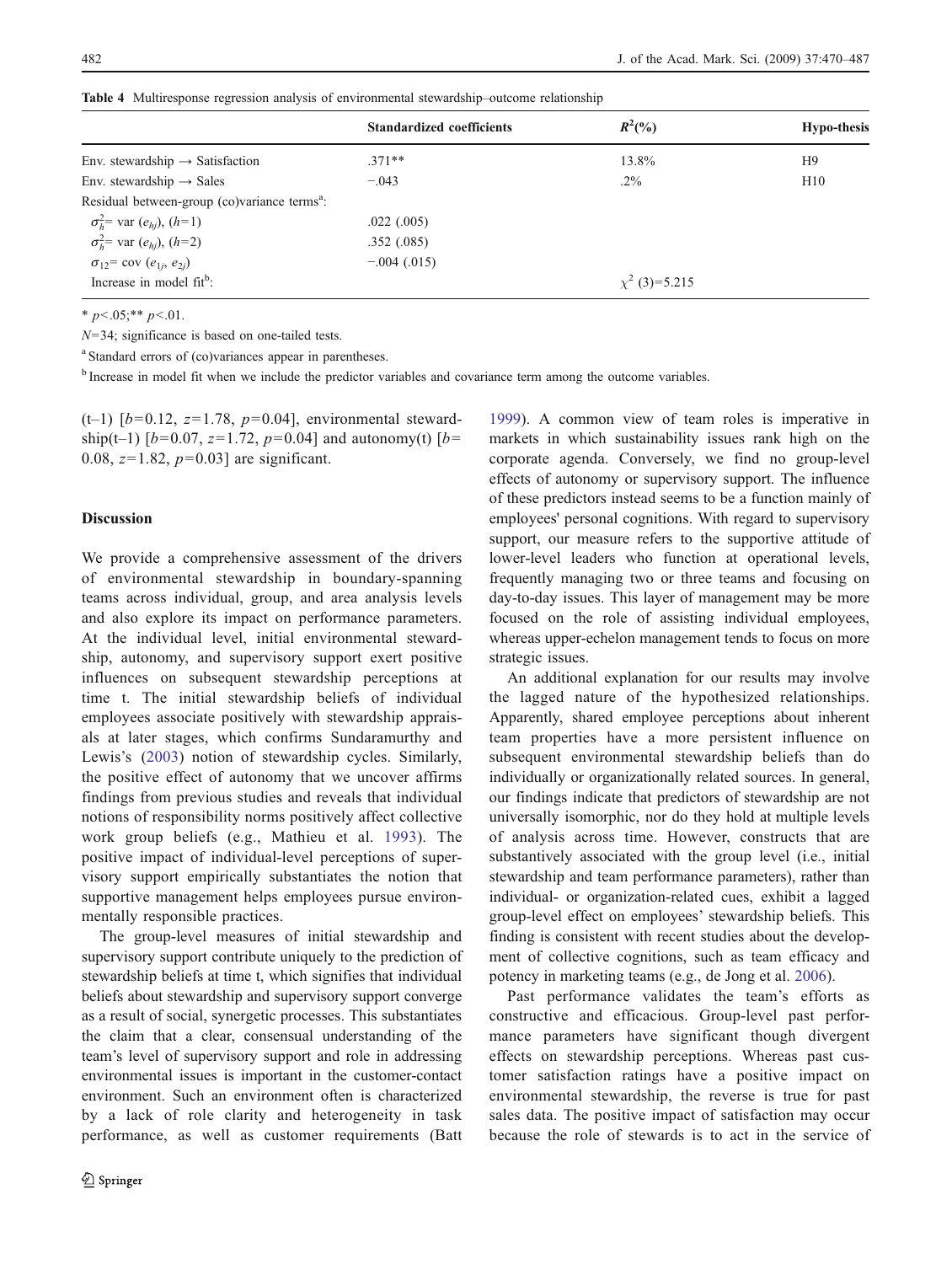the interests of stakeholders, which is akin to the role of a friend. In contrast, sales performance involves maximizing returns and cost controls, which may conflict with maximal responsiveness to aligning the interests of the environment and the customer.

The two dispersion models of environmental stewardship that we specify both have moderating but diverging impacts on predictor–criterion relationships. On the one hand, within-team stewardship consensus moderates the impact of satisfaction, such that satisfaction  $(t-1)$  has a stronger impact on stewardship (t) if the consensus among members about their team's stewardship beliefs is high. This result empirically substantiates Hackman's [\(1987](#page-16-0)) contention that synergy among members fosters the development of norms and shared views.

On the other hand, our findings show that the negative effect of past sales performance on environmental stewardship is weaker when between-team consensus is high. Therefore, the negative association between past sales and team stewardship should be attenuated when greater agreement in beliefs marks teams in an organizational collective. Similarity in these intergroup beliefs may provide an affirmation of the existing group's position on the environment as a dimension of service excellence. A proximal benchmark (i.e., beliefs of peers within the same team) may weaken the negative impact of past sales performance. Moreover, in contrast with our expectations, the group-level measure of supervisory support has a weaker positive effect on stewardship when between-team consensus is high. Therefore, supervisory support is most influential when uniformity between teams does not exist—a situation in which operational management leadership must make the difference.

Group-level initial stewardship appears to have a stronger positive impact on subsequent stewardship perceptions when between-team consensus is high. The team's initial level of stewardship thus appears more critical to stewardship development when the organizational unit exhibits minimal belief variability between teams. Agreement between teams provides an extra driver of progressive stewardship development over time. Finally, our results demonstrate that stewardship beliefs relate primarily to customer satisfaction rather than to sales performance. Mediation analysis reveals that it is not a mediator of sales performance. This result reflects the inherently competing facets of collective cognitions, such as priorities for customer orientation versus transactional efficiency.

#### Theoretical implications

Our study offers several implications for theory development. First, stewardship relates positively to customer perceptions but not to sales performance. This divergence seems typical of the two role foci that typically mark boundary-spanning marketing operations centered on sales targets rather than customer needs. Further longitudinal research should explore whether both performance parameters converge and how stewardship beliefs might accomplish both role requirements. In addition, by drawing on diverse data sources, additional work should assess the generalizability of our findings beyond our business-to-business setting (e.g., consumer services, contact center services).

Second, we contribute to emerging literature on marketing roles by taking a longitudinal perspective and investigating the lagged impact of antecedents on norms of responsibility. In this sense, we extend current multilevel research that is based primarily on crosssectional designs. In addition to the importance of the lagged impact of initial beliefs, we show that past performance has a direct impact on later-stage perceptions. Further longitudinal research would enrich our understanding of the theory behind the cyclic nature of stewardship–performance relationships and substantively address causality in the effects.

Third, lagged predictor–stewardship relationships are not homologous across levels, a finding that empirically substantiates recent research by Boh et al. ([2007](#page-16-0)), who demonstrate that the effect of the type of experience differs across levels of analysis. In view of the limited empirical evidence on homology across individual and team levels, we suggest that more research should identify which antecedents predict stewardship at both levels and whether this prediction depends on the type of teams or the organizational context in which teams operate. In addition, because the object of our research is boundary-spanning teams, this study focuses on cognitions of group processes rather than individual cognitions, which also is consistent with mainstream team effectiveness models. Nevertheless, employees' personal cognitions and individual values may be important variables in a team context. Therefore, further research should extend our work by taking into account the role of these individual variables.

Fourth, our study contributes to the emerging body of literature on multilevel team research by investigating within- and between-group dispersion constructs as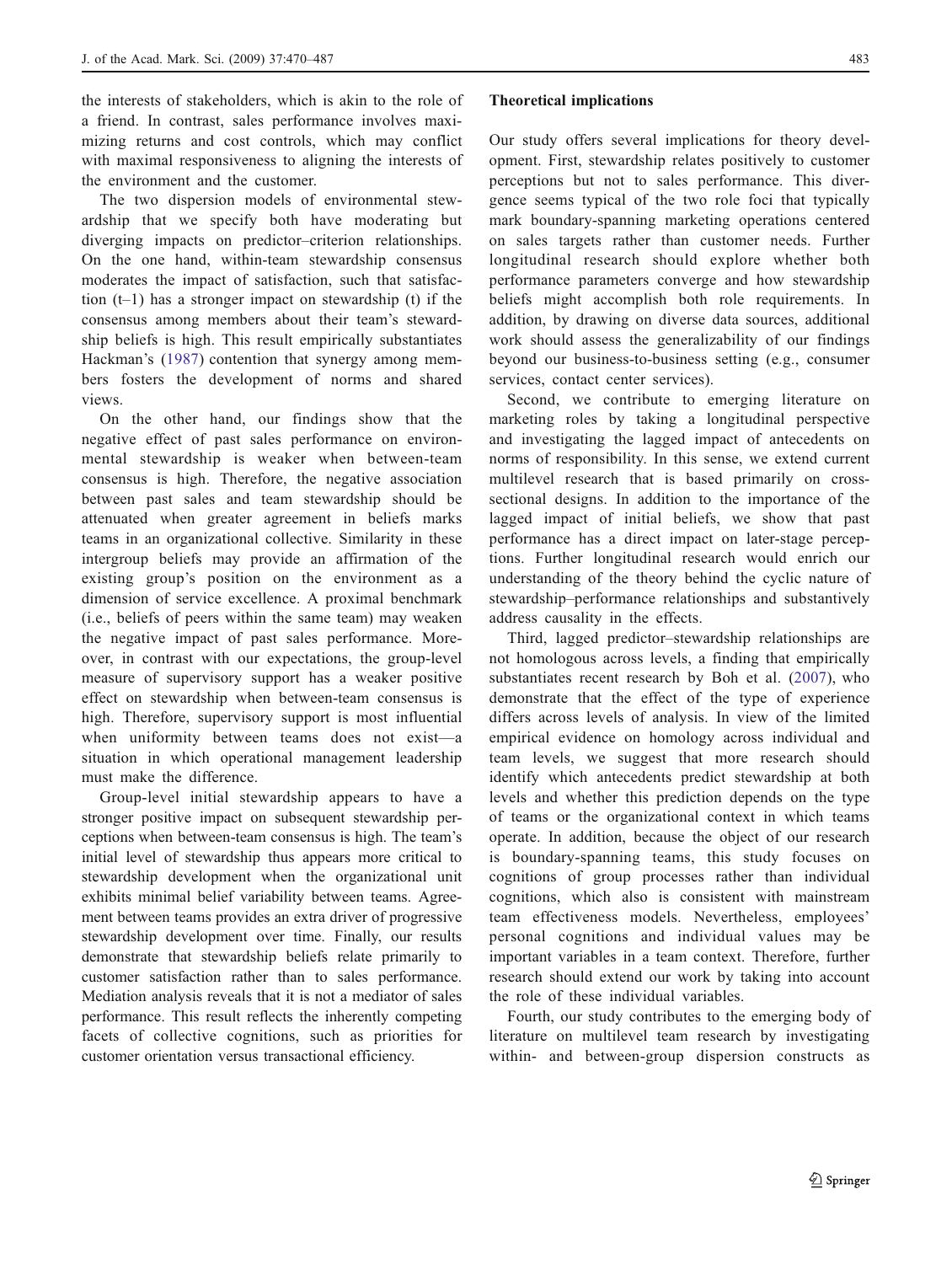moderators of team stewardship development. In particular, we reveal that dispersion models are relevant not only at the team level but also at the interteam level of aggregation. Within- and between-team stewardship consensus have differential moderating impacts on past performance–stewardship relationships. Specifically, whereas high within-team consensus strengthens the impact of past satisfaction, consensus between teams weakens the negative impact of past sales. The moderating impact of between-team stewardship consensus also is more pronounced—unlike within-team consensus—because it moderates the impact of initial stewardship and supervisory support. These findings imply that rather than synergetic processes among members within the team, coherence among multiple teams within the larger organizational structure or business units might explain team stewardship (Marks et al. [2005](#page-17-0)). Research therefore cannot focus exclusively on internal team work practices but rather should take a multilevel perspective and consider interteam interfaces as a means to acquire a more complete picture of stewardship development.

# Managerial implications

Our results can assist managers of team-based frontline operations develop a more in-depth understanding of the mechanisms underlying environmental stewardship–performance relationships. We translate the most important findings from our complex analysis strategy into managerial takeaways. First, the group-level impact of initial stewardship at t–1 implies that developing stewardship beliefs occurs at the group level and progressively over time. One way to promote the development of environmental stewardship within teams therefore is to identify a network of internal champions. At Hewlett-Packard for example, product stewards represent their teams in a virtual leadership council that discusses sustainability issues weekly (Preston [2001](#page-17-0)). These stewards then foster collective dialogue within their groups and promote and recognize sustainability in daily operations. Environmental impact workshops and virtual forums could be organized to help 'green ideas and initiatives' gain momentum. Employees could be invited to share how they implement sustainability in their daily routines in on-site customer visits. Furthermore, by facilitating interaction between team members and by offering online knowledge archives teams can

access for the sake of informing customers a team spirit of environmental consciousness can be fostered.

Second, companies should institutionalize specific feedback programs to facilitate information exchanges about performance. By implementing databases and groupware through which employees can share information on their eco-initiatives a virtuous performance cycle could be created. This recommendation also has implications for stimulating within-team consensus. Because its importance in terms of the impact of customer quality assessments, management should create opportunities for team members to interact, share knowledge, convincing arguments and viewpoints, jointly determine task priorities, and reduce interpersonal conflicts within the workgroup, as well as reward or recognizes employee environmental initiatives.

Third, our findings regarding the moderating impact of within- and between-team consensus, imply that within-team consensus about environmental issues represents an essential determinant of the impact of past satisfaction on subsequent stewardship. Managers should enhance consensus about environmental stewardship through training programs and develop team learning plans that outlines the development of environmental stewardship skills that identify the congruence of collective values and green business cases. Such programs could include experiential exercises that focus on selling environmentally friendly solutions to customer problems. However, consensus about stewardship beliefs involves another influential mechanism as well. To increase the likelihood of high between-team consensus, management should promote clear, coherent policies and procedures and prioritize common objectives to avoid conflicts between teams that focus on operational excellence and those focused on environmental awareness.

Finally, collective stewardship beliefs relate positively to satisfaction, but we could not confirm them as drivers of sales performance. To bridge the gap between such apparently conflicting goals, management should stimulate stewardship beliefs that include the convergence of customer orientation and transactional efficiency. By triggering beliefs about teams' capabilities to develop environmentally smarter service routines, focusing on returns to service quality and the cost of equity, and training teams to cross-sell environmentally friendly business solutions, firms might develop new forms of stewardship actions and procedures in which relative priorities coexist.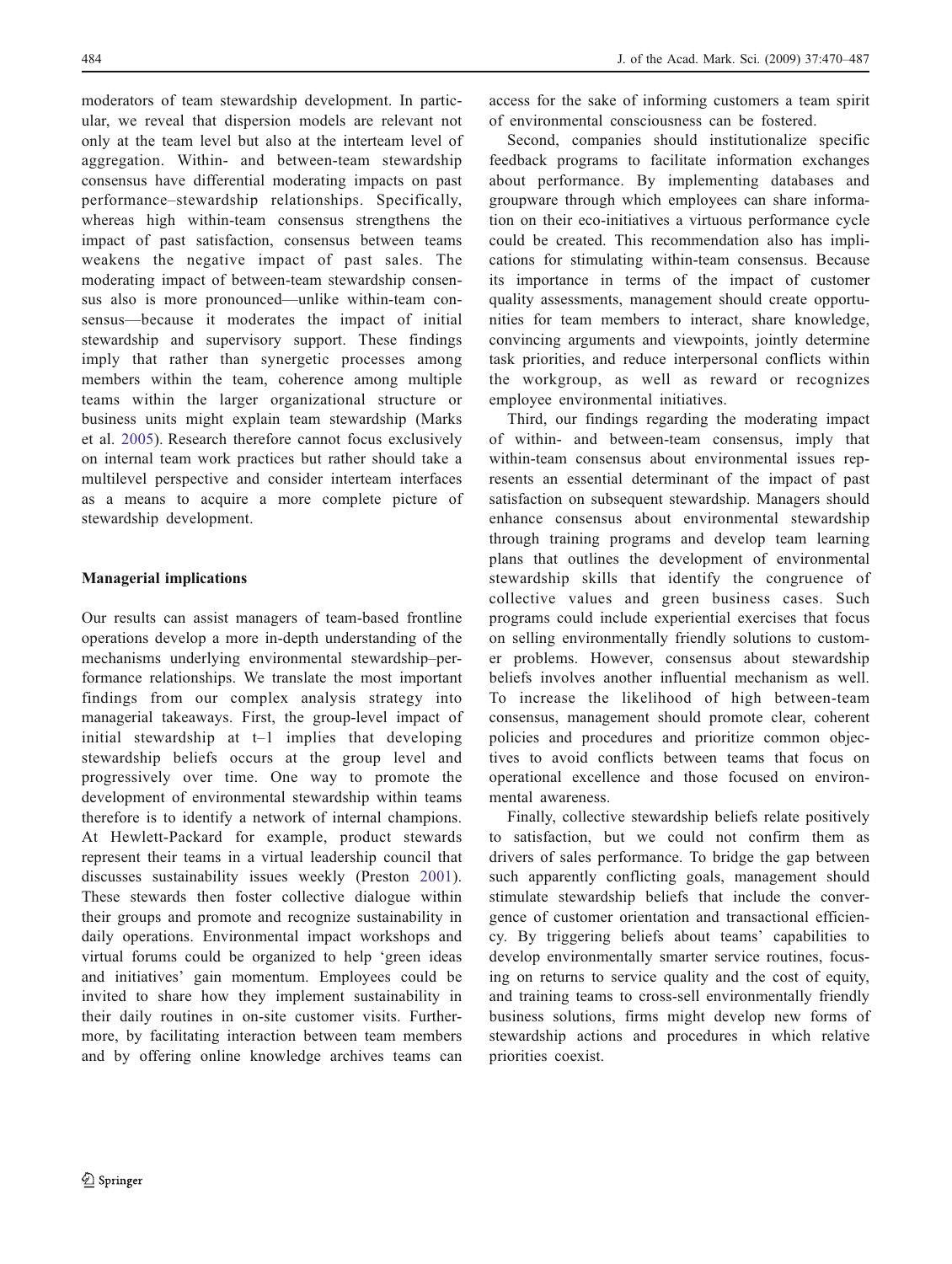#### <span id="page-15-0"></span>Appendix

Table 5 Measures and measurement criteria

| <b>Measures</b>                                                                          | St. Loadings <sup>a</sup> | t-values <sup>b</sup> |
|------------------------------------------------------------------------------------------|---------------------------|-----------------------|
| <b>Employee Data</b>                                                                     |                           |                       |
| <b>Environmental Stewardship</b>                                                         |                           |                       |
| [T1: $n=5$ , CR=0.86, AVE=0.54; T2: $n=5$ , CR=0.92, AVE=0.71]                           |                           |                       |
| 1. Our team feels a collective sense of responsibility for the environment               | 0.77                      | na                    |
| 2. Our team feels a sense of ownership for the environmental impact of our work          | 0.69                      | 9.31                  |
| 3. In addressing customer problems, we attempt to come up with solutions that are        |                           |                       |
| best for the environment                                                                 | 0.83                      | 13.92                 |
| 4. Our team helps customers to maintain a green environment for future generations.      | 0.69                      | 10.38                 |
| 5. In our team, we believe that we need to play a leading role in the development of     |                           |                       |
| environmentally sustainable business.                                                    | 0.71                      | 11.58                 |
| <b>Autonomy</b>                                                                          |                           |                       |
| [T1: $n=4$ , CR=0.81, AVE=0.51]                                                          |                           |                       |
| 1. Our team is permitted to determine as a team how things are done                      | 0.70                      | na                    |
| 2. Our team is allowed a high degree of initiative.                                      | 0.71                      | 8.31                  |
| 3. In our team, we are allowed complete freedom in our work.                             | 0.72                      | 7.45                  |
| 4. In our team, we are allowed to do our work the way we think best.                     | 0.71                      | 7.20                  |
| <b>Supervisory Support</b>                                                               |                           |                       |
| [T1: $n=4$ , CR=0.87, AVE=0.64]                                                          |                           |                       |
| 1. Our team always receives timely information from our supervisor.                      | 0.70                      | na                    |
| 2. Our team members feel comfortable speaking with our supervisor about business issues. | 0.71                      | 11.97                 |
| 3. Our team is treated with respect by our supervisor.                                   | 0.84                      | 13.07                 |
| 4. Our team communicates with our supervisor as needed.                                  | 0.92                      | 14.22                 |
| <b>Customer Data</b>                                                                     |                           |                       |
| <b>Customer Satisfaction (T1/T2)</b>                                                     |                           |                       |
| [T1: $n=6$ , CR=0.89, AVE=0.61; T2: $n=6$ , CR=0.90, AVE=0.62]                           |                           |                       |
| 1. The extent to which employees make clear appointments                                 | 0.60                      | na                    |
| 2. The competence of the service by employees                                            | 0.72                      | 14.36                 |
| 3. The attention employees pay to you                                                    | 0.85                      | 12.65                 |
| 4. The politeness of employees                                                           | 0.79                      | 12.12                 |
| 5. The extent to which the employees show empathy                                        | 0.87                      | 14.39                 |
| 6. The readiness of the employees to help you                                            | 0.86                      | 12.60                 |

<sup>a</sup> The standardized factor loadings and accompanying t-values are based on the CFAs for data collected at T1. The CFAs at T2 demonstrate similar results.

 $<sup>b</sup>$  All t values are  $p<$ . 05.</sup>

Open Access This article is distributed under the terms of the Creative Commons Attribution Noncommercial License which permits any noncommercial use, distribution, and reproduction in any medium, provided the original author(s) and source are credited.

## **References**

- Aiken, L. S., & West, S. G. (1991). Multiple regression: testing and interpreting interactions. Thousand Oaks, CA: Sage.
- Anderson, J. C., & Gerbing, D. W. (1988). Structural equation modeling in practice: a review and recommended two-step approach.

Psychological Bulletin, 103(3), 411–423. doi:[10.1037/0033-](http://dx.doi.org/10.1037/0033-2909.103.3.411) [2909.103.3.411.](http://dx.doi.org/10.1037/0033-2909.103.3.411)

- Bagozzi, R. P., & Yi, Y. (1988). On the evaluation of structural equation models. Journal of the Academy of Marketing Science, 16(1), 74–94. doi[:10.1007/BF02723327](http://dx.doi.org/10.1007/BF02723327).
- Barbuto, J. E., & Wheeler, D. W. (2006). Scale development and construct clarification of servant leadership. Group & Organization Management, 31, 300–326. doi:[10.1177/](http://dx.doi.org/10.1177/1059601106287091) [1059601106287091.](http://dx.doi.org/10.1177/1059601106287091)
- Baron, R. M., & Kenny, D. A. (1986). The moderator-mediator variable distinction in social psychological research: conceptual, strategic, and statistical considerations. Journal of Personality and Social Psychology, 51(6), 1173–1182. doi:[10.1037/0022-3514.51.6.1173](http://dx.doi.org/10.1037/0022-3514.51.6.1173).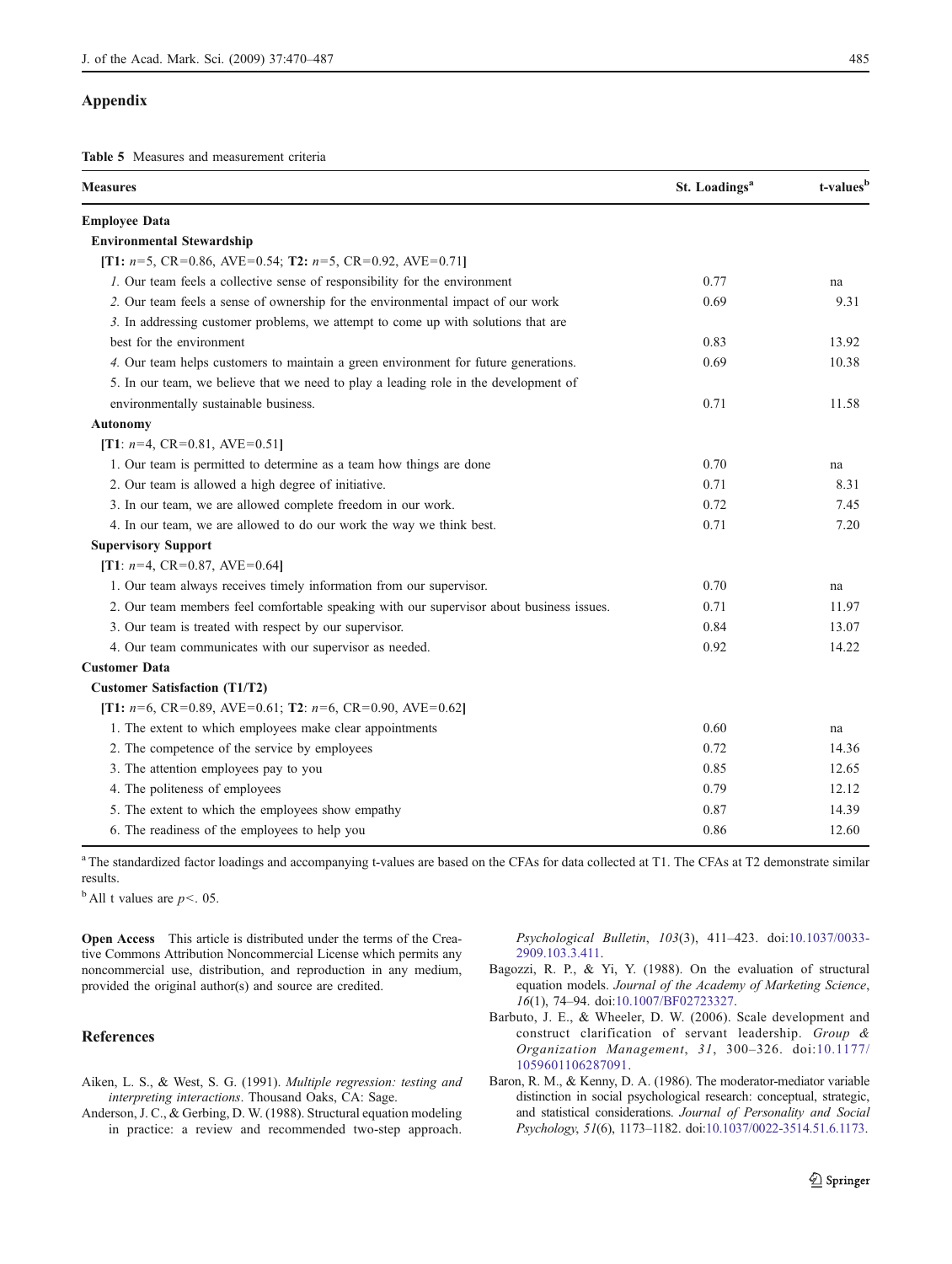- <span id="page-16-0"></span>Batt, R. (1999). Work organization, technology and performance in customer service and sales. Industrial & Labor Relations Review, 52(4), 539–563. doi:[10.2307/2525063](http://dx.doi.org/10.2307/2525063).
- Becker, T. E., & Billings, R. S. (1993). Profiles of commitment: an empirical test. Journal of Organizational Behavior, 14, 177–190. doi[:10.1002/job.4030140207](http://dx.doi.org/10.1002/job.4030140207).
- Bentler, P. M. (1995). EQS structural equations program manual. Encino, CA: Multivariate Software.
- Bergen, M. E., Dutta, S., & Walker, O. C.,. Jr. (1992). Agency relationships in marketing: a review of the implications and applications of agency and related theories. Journal of Marketing, 56(3), 1–24. doi:[10.2307/1252293](http://dx.doi.org/10.2307/1252293).
- Bliese, P. D. (2000). Within-group agreement, non-independence, and reliability: Implications for data aggregation and analysis. In K. J. Klein & S. W. J. Kozlowski (Eds.), Multilevel theory, research, and methods in organizations, (pp. 349–381). San Francisco: Jossey-Bass.
- Block, P. (1993). Stewardship. Choosing Service over Self-Interest. San Francisco: Berrett-Koehler.
- Boh, W. F., Slaughter, S. A., & Espinosa, J. A. (2007). Learning from experience in software development: a multilevel analysis. Management Science, 53(8), 1315–1331. doi[:10.1287/mnsc.](http://dx.doi.org/10.1287/mnsc.1060.0687) [1060.0687.](http://dx.doi.org/10.1287/mnsc.1060.0687)
- Brío, J. Á., Fernández, E., & Junquera, B. (2007). Customer interaction in environmental innovation: the case of cloth diaper laundering. Service Business, 1(2), 141–158. doi:[10.1007/](http://dx.doi.org/10.1007/s11628-006-0011-x) [s11628-006-0011-x.](http://dx.doi.org/10.1007/s11628-006-0011-x)
- Campbell, D. (1965). Ethnocentrism and other altruistic motives. In D. Levine (Ed.) The Nebraska symposium on motivation (pp. 283– 311).
- Campion, M. A., Medsker, G. J., & Higgs, C. A. (1993). Relations between work group characteristics and effectiveness: implications for designing effective work teams. Personnel Psychology, 46, 823–850. doi:[10.1111/j.1744-6570.1993.tb01571.x](http://dx.doi.org/10.1111/j.1744-6570.1993.tb01571.x).
- Cannon-Bowers, J. A., Salas, E., & Converse, S. (1993). Shared mental models in expert team decision making. In J. N. Castellan (Ed.), Individual and group decision making, (pp. 221–46). Hillsdale, NJ: Erlbaum.
- Chan, D. (1998). Functional relations among constructs in the same content domain at different levels of analysis: a typology of composition models. The Journal of Applied Psychology, 83(2), 234–246. doi:[10.1037/0021-9010.83.2.234.](http://dx.doi.org/10.1037/0021-9010.83.2.234)
- Chen, G., Bliese, P. D., Payne, S. C., Zaccaro, S. J., Webber, S. S., & Mathieu, J. E. (2002). Simultaneous examination of the antecedents and consequences of efficacy beliefs at multiple levels of analysis. Human Performance, 15(4), 381–409. doi[:10.1207/](http://dx.doi.org/10.1207/S15327043HUP1504_05) [S15327043HUP1504\\_05](http://dx.doi.org/10.1207/S15327043HUP1504_05).
- Davis, J. H., Schoorman, F. D., & Donaldson, L. (1997). Toward a stewardship theory of management. Academy of Management Review, 22(1), 20–47. doi:[10.2307/259223.](http://dx.doi.org/10.2307/259223)
- Dawes, R., & Messick, D. (2000). Social dilemmas. International Journal of Psychology, 35, 111–116. doi:[10.1080/](http://dx.doi.org/10.1080/002075900399402) [002075900399402](http://dx.doi.org/10.1080/002075900399402).
- De Jong, A., de Ruyter, K., & Wetzels, M. (2006). Linking employee confidence to performance: a study of self-managing service teams. Journal of the Academy of Marketing Science, 34(4), 576– 587. doi:[10.1177/0092070306287126.](http://dx.doi.org/10.1177/0092070306287126)
- Dell (2006). Sustainability report.
- Donaldson, L., & Davis, J. H. (1991). Stewardship theory or agency theory: CEO governance, and shareholder returns. Australian Journal of Management, 16, 49–64.
- Donaldson, L., Schoorman, D., & Davis, J. H. (1997). Towards a stewardship theory of management. Academy of Management Review, 22(1), 20–47. doi:[10.2307/259223.](http://dx.doi.org/10.2307/259223)
- Dwyer, R., Schurr, P., & Oh, S. (1987). Development of buyer-seller relationships. Journal of Marketing, 51(April), 11–27.
- Fornell, C., & Larcker, D. F. (1981). Evaluating structural equation models with unobservable variables and measurement error. JMR, Journal of Marketing Research, 18, 39–50. doi[:10.2307/](http://dx.doi.org/10.2307/3151312) [3151312.](http://dx.doi.org/10.2307/3151312)
- Griffiths, A. (2007). Climate of change, BRW (pp. 56-57).
- Groesbeck, R. L. (2001). An empirical study of group stewardship and learning: implications for work group effectiveness. Doctoral dissertation: Virginia Polytechnic Institute and State University.
- Gully, S. M. (2000). Work teams research: Recent findings and future trends. In M. M. Beyerlein (Ed.), Work teams: Past, present and future, (pp. 25–44). Netherlands: Kluwer Academic.
- Gully, S. M., Joshi, A., Incalcaterra, K. A., & Matthew Beaubien, J. (2002). A meta-analysis of team-efficacy, potency, and performance: interdependence and level of analysis as moderators of observed relationships. The Journal of Applied Psychology, 87 (5), 819–832. doi[:10.1037/0021-9010.87.5.819.](http://dx.doi.org/10.1037/0021-9010.87.5.819)
- Hackman, J. R. (1987). The design of work teams. In J. W. Lorsch (Ed.), Handbook of organizational Behavior, pp. 315–342. Englewood Cliffs, NJ: Prentice-Hall.
- Heide, J., & John, G. (1992). Do norms matter in marketing relationships? Journal of Marketing, 56(April), 32–44. doi:[10.2307/1252040](http://dx.doi.org/10.2307/1252040).
- Heide, J., & Wathne, K. H. (2006). Friends, businesspeople, and relationship roles: a conceptual framework and a research agenda. Journal of Marketing, 70(July), 90–103. doi[:10.1509/jmkg.70.3.90](http://dx.doi.org/10.1509/jmkg.70.3.90).
- Hernandez, M. (2008). Promoting stewardship behavior in organizations: a leadership model. Journal of Business Ethics, 80, 121– 128. doi:[10.1007/s10551-007-9440-2](http://dx.doi.org/10.1007/s10551-007-9440-2).
- Hoegl, M., Weinkauf, K., & Gemuenden, H. G. (2004). Interteam coordination, project commitment, and teamwork in multiteam r&d projects: a longitudinal study. Organization Science, 15(1), 38–55. doi[:10.1287/orsc.1030.0053](http://dx.doi.org/10.1287/orsc.1030.0053).
- Hyatt, D. E., & Ruddy, T. M. (1997). An examination of the relationship between work group characteristics and performance: once more into the breech. Personnel Psychology, 50, 553–585. doi:[10.1111/j.1744-6570.1997.tb00703.x.](http://dx.doi.org/10.1111/j.1744-6570.1997.tb00703.x)
- Iacobucci, D., Saldanha, N., & Deng, X. (2007). A mediation on mediation: evidence that structural equation models perform better than regressions. Journal of Consumer Psychology, 17(2), 139–153. doi:[10.1016/S1057-7408\(07\)70020-7.](http://dx.doi.org/10.1016/S1057-7408(07)70020-7)
- James, L. R., Demaree, R. G., & Wolf, G. (1993). An assessment of within-group interrater agreement. The Journal of Applied Psychology, 78(2), 306–309. doi:[10.1037/0021-9010.78.2.306](http://dx.doi.org/10.1037/0021-9010.78.2.306).
- Jung, D. I., & Sosik, J. J. (2003). Group potency and collective efficacy: examining their predictive validity, level of analysis and effects of performance feedback on future group performance. Group & Organization Management, 28(3), 366–391. doi[:10.1177/1059601102250821](http://dx.doi.org/10.1177/1059601102250821).
- Kirkman, B. L., & Rosen, B. (1999). Beyond self-management: antecedents and consequences of team empowerment. Academy of Management Journal, 42(1), 58–74. doi[:10.2307/256874.](http://dx.doi.org/10.2307/256874)
- Kline, R. B. (2005). Principles and practice of structural equation modeling. New York: The Guilford.
- Kohli, A., & Jaworski, B. J. (1990). Market orientation: the construct, research propositions, and managerial implications. Journal of Marketing, 54(April), 1–18. doi[:10.2307/1251866.](http://dx.doi.org/10.2307/1251866)
- Kozlowski, S. W. J., & Klein, K. J. (2000). A multilevel approach to theory and research in organizations: contextual, temporal, and emergent processes. In K. J. Klein & S. W. J. Kozlowski (Eds.), Multilevel theory, research, and methods in organizations, pp. 3– 90. San Francisco: Jossey-Bass.
- Lawler, E. (1992). The ultimate advantages. San Francisco: Jossey **Bass**
- Lindell, M. K., & Brandt, C. J. (2000). Climate quality and climate consensus as mediators of the relationship between organizational antecedents and outcomes. The Journal of Applied Psychology, 85(3), 331–348. doi:[10.1037/0021-9010.85.3.331.](http://dx.doi.org/10.1037/0021-9010.85.3.331)